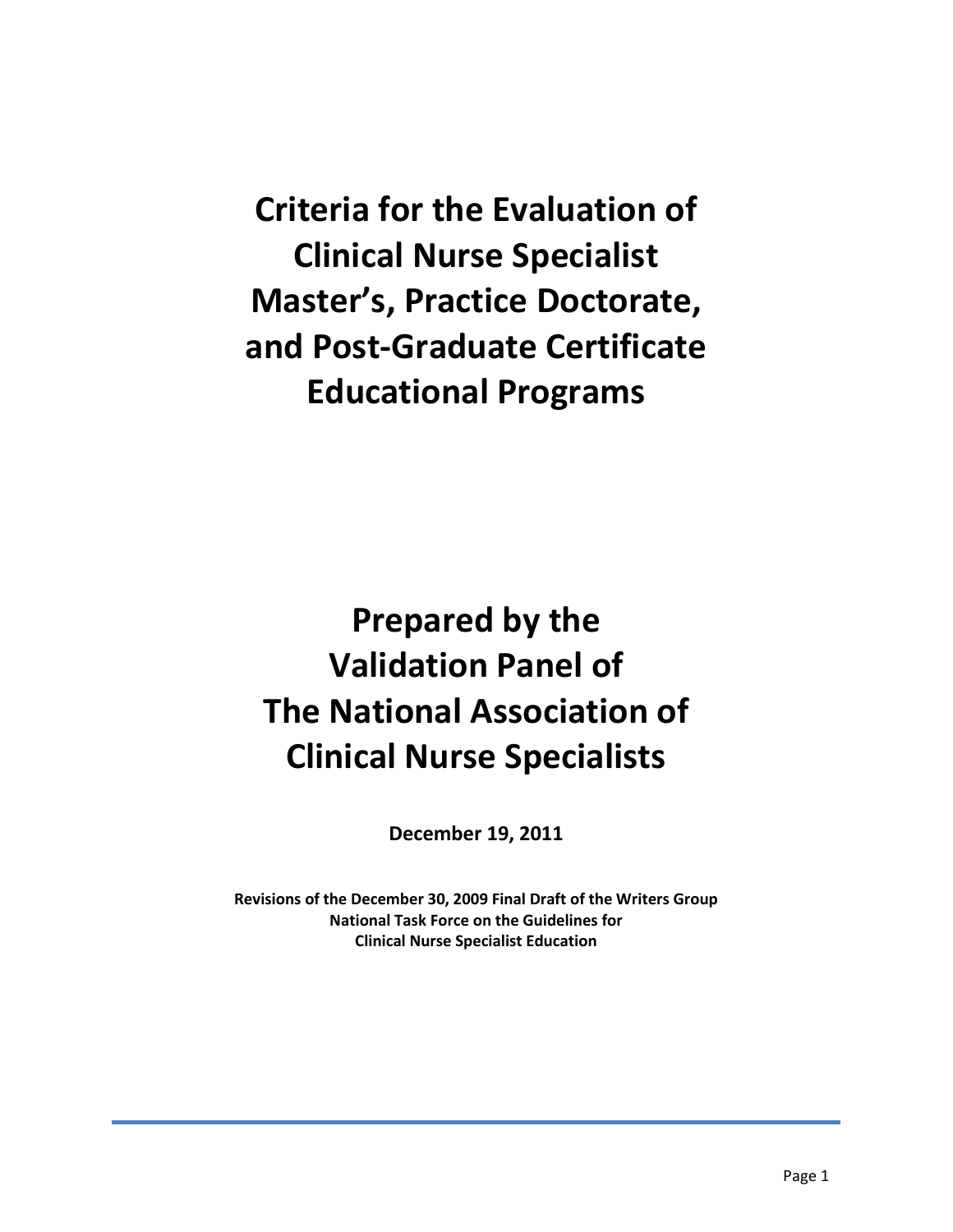# **Members of the Task Force Writers Group (2009-2010)**

Angela P. Clark, PhD, RN, CNS, FAAN, FAHA, Co-Chair Peggy Gerard, PhD, RN, Co-Chair Patti Zuzelo, EdD, RN, ACNS-BC, Board Liaison, NACNS Education Committee Kathleen Baldwin, PhD, RN, CNS, NACNS Education Committee Cathy J. Thompson, PhD, RN, CCNS, NACNS CNS Educator of the Year, 2008 Pam Malloy, RN, MN, OCN, American Association of Colleges of Nursing Representative Jane Sumner, PhD, RN, National League for Nursing Representative

# **Members of the Validation Panel (2010-2011)**

Anne Alexandrov, PhD, RN, CCRN, ANVP-BC, FAAN, Commission on Collegiate Nursing Education (CCNE) Carol J. Bickford, PhD, RN-BC, CPHIMS, American Nurses Association (ANA) Lucinda Brown, RN, CNS, MSN, Society of Pediatric Nurses (SPN) Naomi E. Ervin, PhD, RN, PHCNS-BC, FAAN, Association of Community Health Nursing Educators (ACHNE) Cindy Gatens, MN, RN, CRRN, Association of Rehabilitation Nurses (ARN) Carol Hartigan, MA, RN, Association of Critical-Care Nurses/AACN Certification Corporation Judith Hertz, PhD, RN, FNGNA, National Gerontological Nursing Association (NGNA) Katherine Laux Kaiser, PhD, APHN ,BC, Association of Community Health Nursing Educators (ACHNE) Theresa Kessler, PhD, RN, ACNS-BC, American Nursing Credentialing Center (ANCC) Cecil King, RN, MSN, CNOR, CNS, American Organization of Nurse Executives (AONE) Audrey Lyndon, PhD, RNC, CNS-BC, Association of Women's Health, Obstetric and Neonatal Nurses (AWHONN) Renee Manworren, MS, RN-BC, CNS, American Society for Pain Management Nurses (ASPMN) Bridget Montana, MS, RN, CNS, MBA, Hospice and Palliative Nurses Association (HPNA) AnnMarie Papa, DNP, RN, CEN, NE-BC, FAEN, Emergency Nurses Association (ENA) Julie Ponto, PhD, RN, ACNS-BC, AOCN, Oncology Nursing Society/Oncology Nursing Certification Corp. (ONS & ONCC) Les Rodriguez, MSN, MPH, RN, ACNS-BC, National Association of Clinical Nurse Specialists (NACNS) Lucia Schliessmann, MSN, BA, RN, ACRN , Association of Nurses in AIDS Care (ANAC) Mary Jean Schumann, DNP, MBA, RN, CPNP, American Nurses Association (ANA) Daniel Sheridan, PhD, RN, FNE-A, FAAN, International Association of Forensic Nurses (IAFN) Victoria Soltis-Jarrett, PhD, PMHCNS-BC, PMHNP-BC, International Society of Psychiatric-Mental Health Nurses (ISPN) Joan Stanley, PhD, CRNP, FAAN, FAANP, American Association of Colleges of Nursing (AACN) Jane Sumner, PhD, RN, PHCNS, BC, National League for Nursing (NLN) Costellia Talley, PhD, ACNS-BC, Academy of Medical-Surgical Nurses (AMSN) Patti R. Zuzelo, EdD, RN, ACNS-BC, ANP-BC, CRNP, National Association of Clinical Nurse Specialists (NACNS)

Terry Valiga, EdD, RN, ANEF, FAAN, Duke University School of Nursing, Convener Ethan Gray, NACNS Managing Director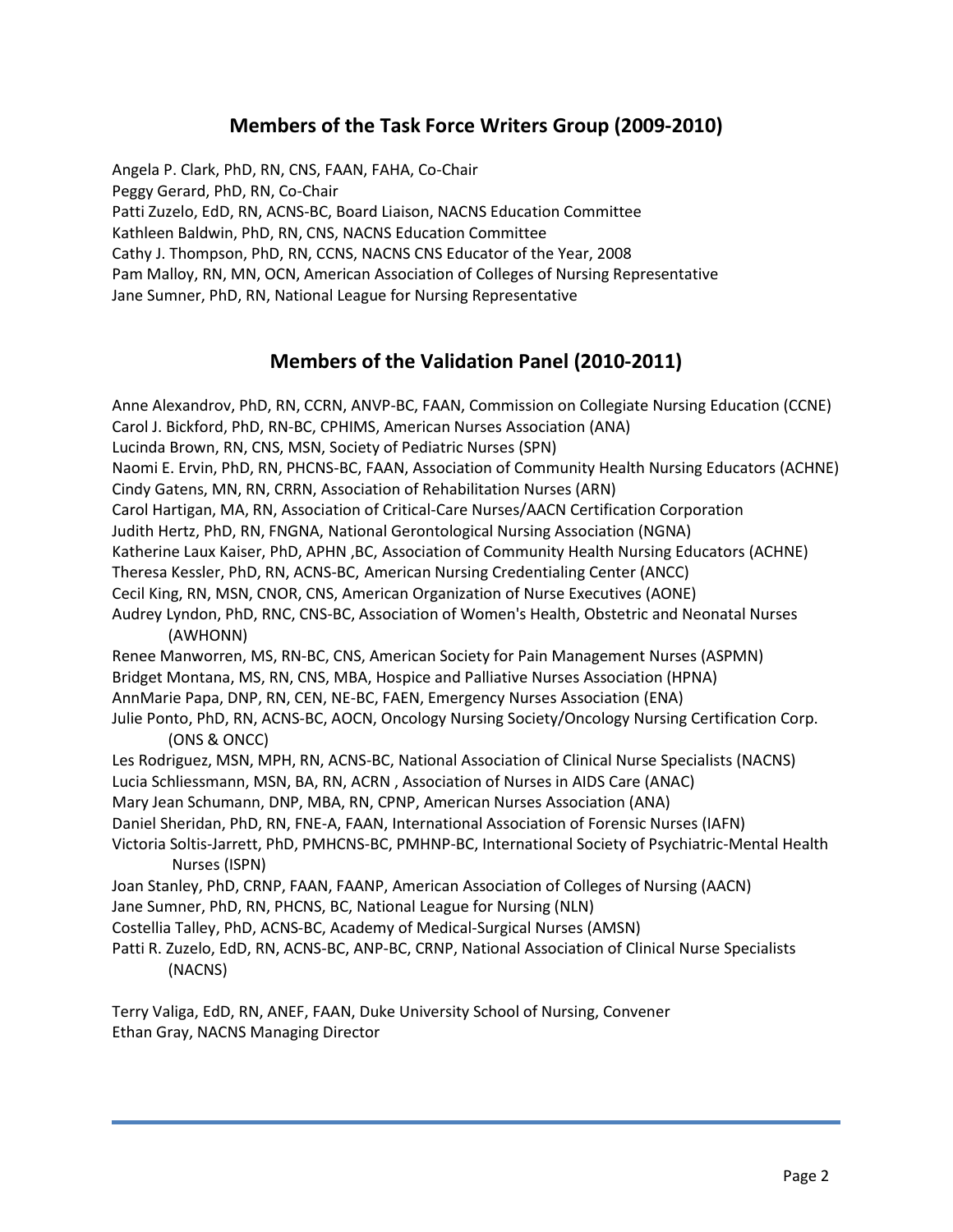#### **Overview**

This project was designed to develop and disseminate nationally-endorsed criteria to guide the development, implementation and evaluation of Clinical Nurse Specialist (CNS) programs \* in the U.S. The material presented here builds upon guidelines published in the *Statement on Clinical Nurse Specialist Practice and Education* (NACNS, 2004), and it includes recommendations for CNS curricula – including the minimum required clock hours of clinical practica – that are congruent with existing national accreditation standards for advanced practice registered nurse (APRN) roles, the *Consensus Model for APRN Regulation* (APRN Consensus Workgroup, 2008), the *Essentials of Master's Education in Nursing* (AACN, 1996, 2011) \*\*, the *Essentials of Doctoral Education for Advanced Nursing Practice* (AACN, 2006), the *National CNS Competency Task Force Organizing Framework and CNS Core Competencies* (NACNS, 2008), and the *Core Practice Doctorate CNS Competencies* (NACNS, 2009).

This project adapted a previously-validated consensus-building process (US Department of Health and Human Service, 2002) that was initially developed in consultation with a nationally-recognized expert in higher education assessment and used to develop and validate national consensus-based primary care nurse practitioner competencies in five specialty areas (APRN Consensus Work Group, 2008). The current project utilized the expertise of a variety of stakeholders and included assessment of current documents and existing models to inform the process and anticipate barriers to implementing the final recommendations. A Task Force of experts developed the initial document (referred to as Guidelines), and the NACNS then sought input and validation from other stakeholders and organizations. The final draft document produced by the Validation Panel was presented to the NACNS membership and posted for public comment. The feedback from that public comment period was reviewed by the panel and final revisions made as appropriate.

# **Process Used to Develop the Guidelines**

A Clinical Nurse Specialist Education Guidelines Task Force was charged by the National Association of Clinical Nurse Specialists (NACNS) Board of Directors to establish guidelines for CNS programs offering either master's and/or practice doctorate points of entry into this APRN role. The intent of this project was to ensure quality CNS education by providing criteria that could be used as a companion, or adjunct, document in the development, review or accreditation of CNS programs.

The Education Standards Task Force was comprised of two groups: Writers and Reviewers/Refiners. The work of the Writers group spanned approximately ten (10) months, with the work facilitated by conference calls, e-mail exchanges, and a designated web space for reference materials.

Throughout this document, the terms "CNS program," "CNS content," CNS focus," and "CNS track" refer specifically to the learning experiences designed to prepare individuals for the clinical nurse specialist (CNS) role. They do not refer to the entire master's or DNP program.

<sup>\*\*</sup> The original work related to formulation of the criteria included in this document was done in the context of the 1996 AACN *Essentials of Master's Education for Advanced Practice Nursing*. A new edition of that document was published in 2011 and used by the Validation Panel to create this document dated December 19, 2011.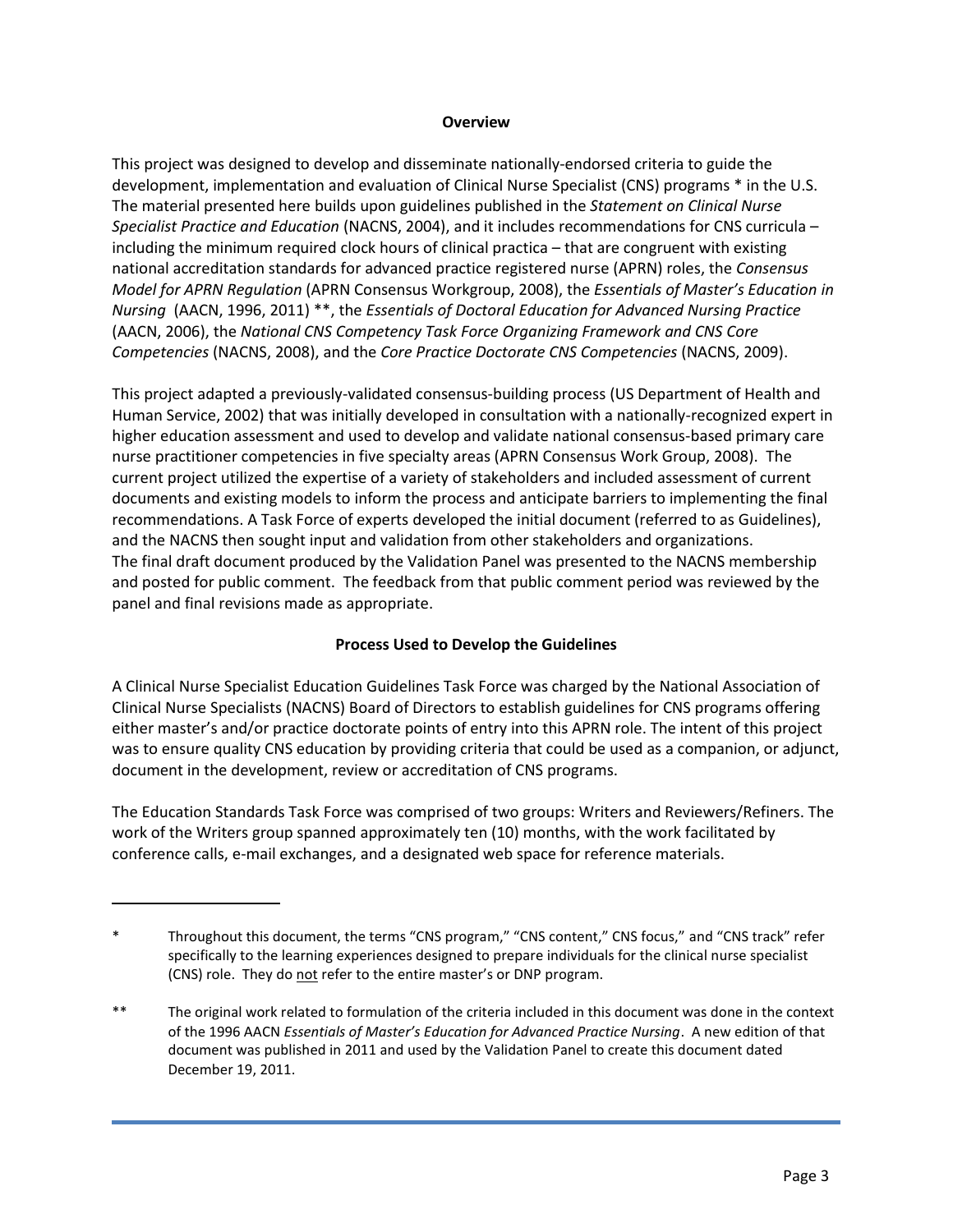The NACNS Education Committee and representatives from a large number of national specialty nursing organizations were invited to join the task force as Reviewer/Refiner members to provide input. The final document of this Task Force was then forwarded to a separate panel of experts who were asked to review, refine, and validate the evaluation criteria.

# **Process Used by the Validation Panel to Revise the Criteria**

Members of the Validation Panel reviewed the Guidelines that had been developed by the Task Force (2009), as well as the national CNS Competency Task Force Report (NACNS, 2008), which included Clinical Nurse Specialist Core Competencies. For each criterion in the 2009 Task Force report, all Panel members were asked to comment on whether the statement of the criterion was relevant and clear; whether the elaboration was helpful; whether the documentation noted as required was relevant, appropriate, complete, and reasonable; and whether the documentation noted as recommended was appropriate and non-essential (i.e., truly recommended only and not required). Based on this feedback and dialogue, the criteria were revised and sent to Panel members for review. This time, they were asked to respond to questions about language used, proposed re-ordering of selected criteria, proposed combining of selected criteria, clarity, and internal consistency of the document. Again, the criteria were revised based on feedback, and additional drafts were circulated to Panel members. For each criterion, opinions regarding its acceptability as stated, suggestions for further revision, and feedback on specific questions related to criteria that generated significant debate was sought. The final draft document was forwarded to the NACNS Board of Directors who posted it to the NACNS website and invited comments from members and the broad nursing community. The feedback received during that public comment period was reviewed by the Validation Panel, and the Guidelines refined as needed. The final Guidelines document is being forwarded to the NACNS Board of Directors for approval. It is recommended that the approved document be sent to various nursing organizations and nursing's two accrediting bodies (i.e., CCNE and NLNAC) for endorsement and then shared with the organization's membership, all State Boards of Nursing, and the broader public.

# **Recommendations**

# **Use of the Criteria**

The criteria that follow are intended to be used to evaluate CNS master's, practice doctorate, and postgraduate certificate educational programs and serve as an adjunct to existing national accreditation standards. In addition, these standards may also be used to guide development of new CNS programs and to conduct self-evaluation of new and existing CNS programs.

# **Dissemination and Endorsement of the Criteria**

It is recommended that this document be shared with key stakeholders, including CNS program faculty, CCNE (the Commission on Collegiate Nursing Education) and NLNAC (the National League for Nursing Accrediting Commission) for review. Once the document is revised as needed based on this feedback, it will be approved by the NACNS Board of Directors, and then disseminated to the broader nursing community for endorsement. Endorsement is understood to be a "general philosophical agreement with the evaluation criteria" (National Task Force on Quality Nurse Practitioner Education, 2008). The Criteria will then be distributed to all CNS programs in the U.S., accrediting organizations, and other relevant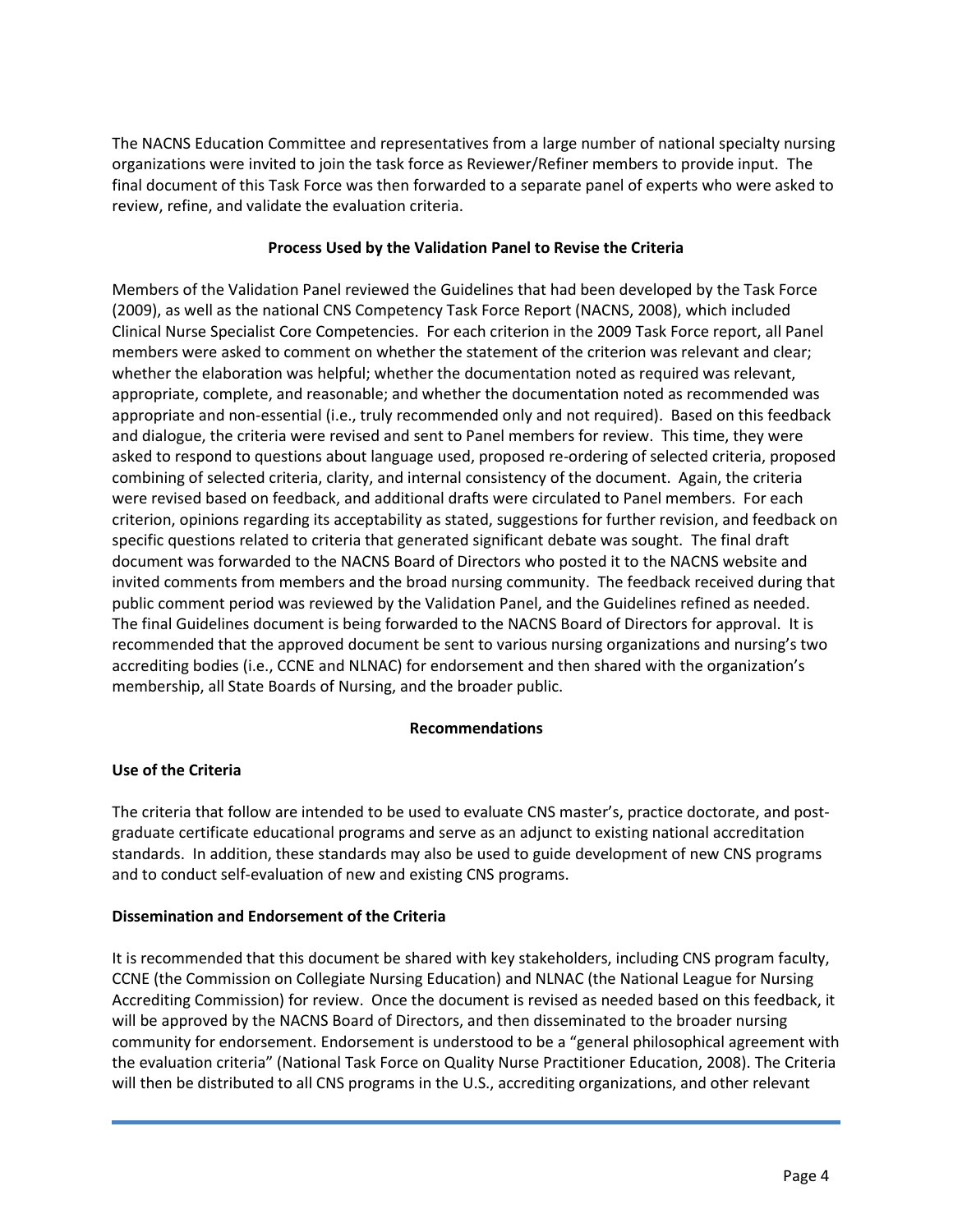groups such as organizations that fund new and existing programs.

#### **Review of the Criteria**

It is recommended that The *Criteria for the Evaluation of CNS Master's, Practice Doctorate, and Postgraduate Certificate Educational Programs* be reviewed by an NACNS-appointed national panel of experts who represent a variety of nursing organizations at least every five years or when significant changes occur that have implications for CNS education programs. It is recommended that these guidelines be reviewed earlier if significant changes in education, accreditation or certification of CNS programs occur.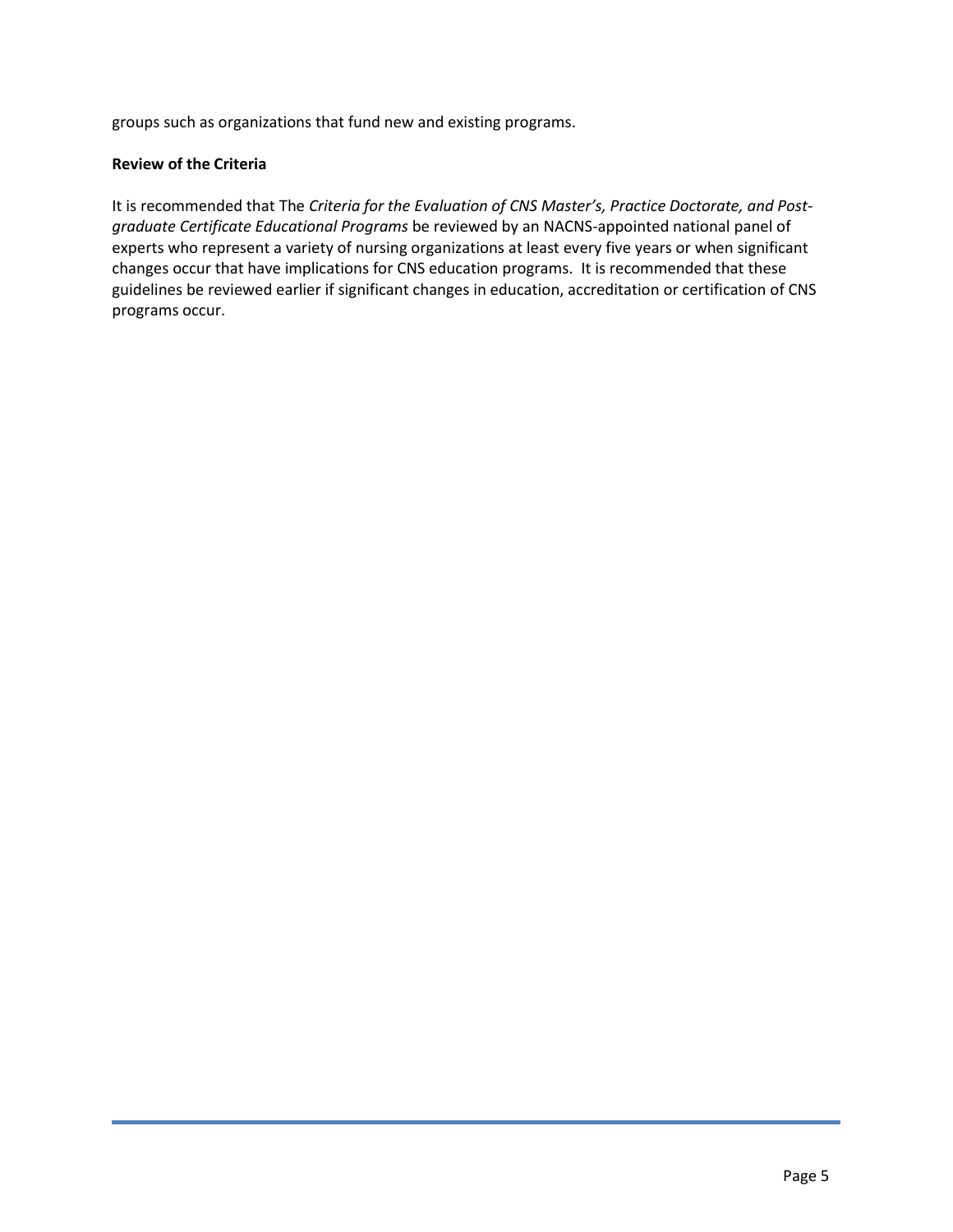# **Criteria for the Evaluation of Clinical Nurse Specialist Master's, Practice Doctorate, and Post-graduate Certificate Educational Programs**

# **Introduction**

With the increasing complexity of patient healthcare needs, the unprecedented reliance on technology, and the urgency to provide a culture of safety for patients and families, the CNS role provides a unique opportunity to meet the healthcare needs of the nation. Both the National Research Council of the National Academies (2005) and the Institute of Medicine (2003) have challenged healthcare leaders to become educated in providing interprofessional care, using information systems, and concentrating on quality improvement to advance patient safety. CNSs must continue to be educated within this context as expert providers of specialized advanced nursing care.

Clinical Nurse Specialists are educationally prepared to practice in any of the "three spheres of influence" that are evident in the conceptual model of CNS practice (NACNS, 2004). These spheres of influence are the (a) Patients Sphere, where the goal is to provide expert care; (b) Nurses and Nursing Practice Sphere, where the goal is to influence evidence-based care; and (c) Organizations/Systems Sphere, where the goal is to influence and lead system improvements.

Recent national discussions about the future direction for APRN practice (AACN, 2006; AACN, 2009, 2011; APRN Consensus Work Group, 2008; Institute of Medicine/Robert Wood Johnson Foundation, 2010) have proposed changes that will transform all APRN education. Nursing education leaders must keep abreast of trends and nationally-accepted educational standards that will influence curricula. This current document presents the first version of the *Criteria for the Evaluation of CNS Master's, Practice Doctorate, and Post-graduate Certificate Educational Programs*. Future versions will evolve and will continue to reflect the best thinking of leaders in CNS and APRN education.

This document includes three main components: 1) criteria for the evaluation of CNS master's, practice doctorate, and post-graduate certificate programs; 2) required and recommended documentation for evaluating CNS education programs; and 3) references. An additional document that includes curriculum recommendations based on nationally-validated master's and practice doctorate CNS competencies as well as the *Consensus Model for APRN Regulation* (APRN Consensus Work Group, 2008) is available through the National Association of Clinical Nurse Specialists; also available is a toolkit that includes ideas regarding curriculum content, clinical learning experiences, and student-led change projects that relate to the three spheres of influence.

The criteria for evaluating CNS master's and practice doctorate educational programs follow. These are organized into five (5) sections – Program Organization and Administration; Program Resources, including faculty, clinical, and institutional; Student Admission, Progression and Graduation Requirements; Curriculum; and Program Evaluation. Each criterion is explained in greater depth in an Elaboration section, and the required/recommended documentation for each criterion is specified.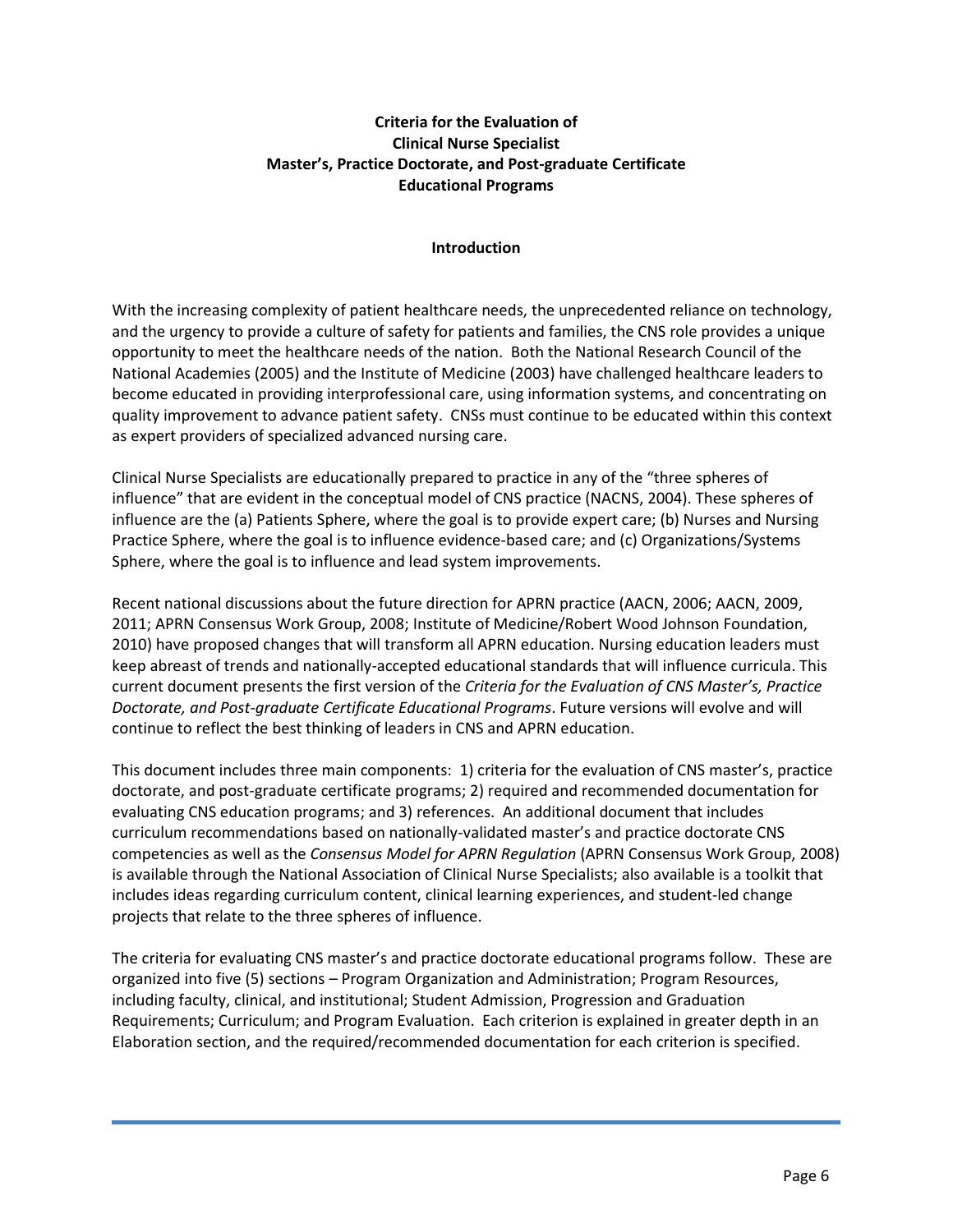#### **Summary**

These *Criteria for the Evaluation of Clinical Nurse Specialist Master's, Practice Doctorate, and Postgraduate Certificate Educational Programs* reflect the requirements necessary to ensure quality CNS education at the master's, post-graduate, and practice doctorate levels. The document incorporates recommendations from the *Consensus Model for APRN Regulation* (APRN Consensus Work Group, 2008) and therefore, provides guidance to CNS programs that will need to modify curricula and requirements for clinical practica. This document also provides valuable information to new programs that are being developed. The document reflects the commitment of NACNS and CNS stakeholders to ensure that CNSs are prepared to provide expert and independent care to patients, and to influence nursing practice and system changes to improve patient outcomes.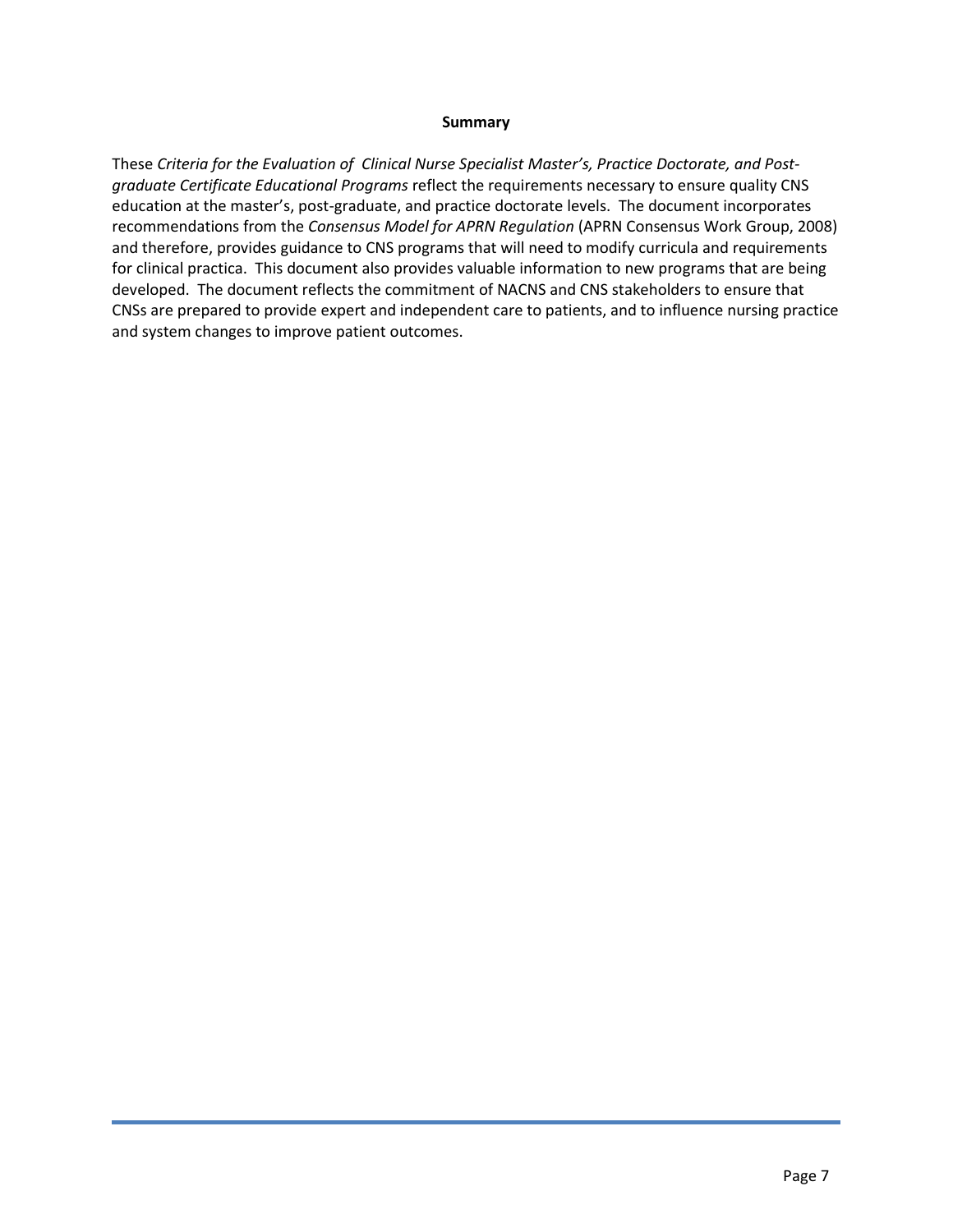# **CRITERION 1. PROGRAM ORGANIZATION AND ADMINISTRATION**

1-1. **The CNS program operates within or is affiliated with an institution of higher education. The program is accredited by a nursing accrediting body that is recognized by the U.S. Department of Education.**

#### **Elaboration:**

The CNS program must exist within an academic nursing unit that operates within or is affiliated with an institution of higher education. The program must be at the graduate level and accredited by a nationally-recognized nursing accrediting body (i.e., CCNE or NLNAC).

#### **Documentation (Required):**

- Description of program's relationship with the institution of higher education
- Evidence that the program is at the graduate level
- Evidence of current accreditation from a nationally-recognized nursing accrediting body

1-2. **The purpose of the CNS program is clear, and the program outcomes are clearly aligned with the mission of the parent institution and the mission/goals of the nursing unit.** 

#### **Elaboration:**

The purpose of the CNS program must clearly define the population \* focus area and any additional specialty \* preparations. The program outcomes/competencies should reflect preparation at the graduate level and be congruent with the mission of the parent institution and the nursing unit.

- Evidence of congruence among the purpose of the CNS program, the mission of the parent institution, and the mission/goals of the nursing unit
- Evidence of congruence among the program outcomes/competencies, mission of the parent institution, and mission/goals of the nursing unit

Throughout these Criteria, "population" and "specialty" are used in accord with the definitions outlined in the APRN Consensus Work Group (2008) document.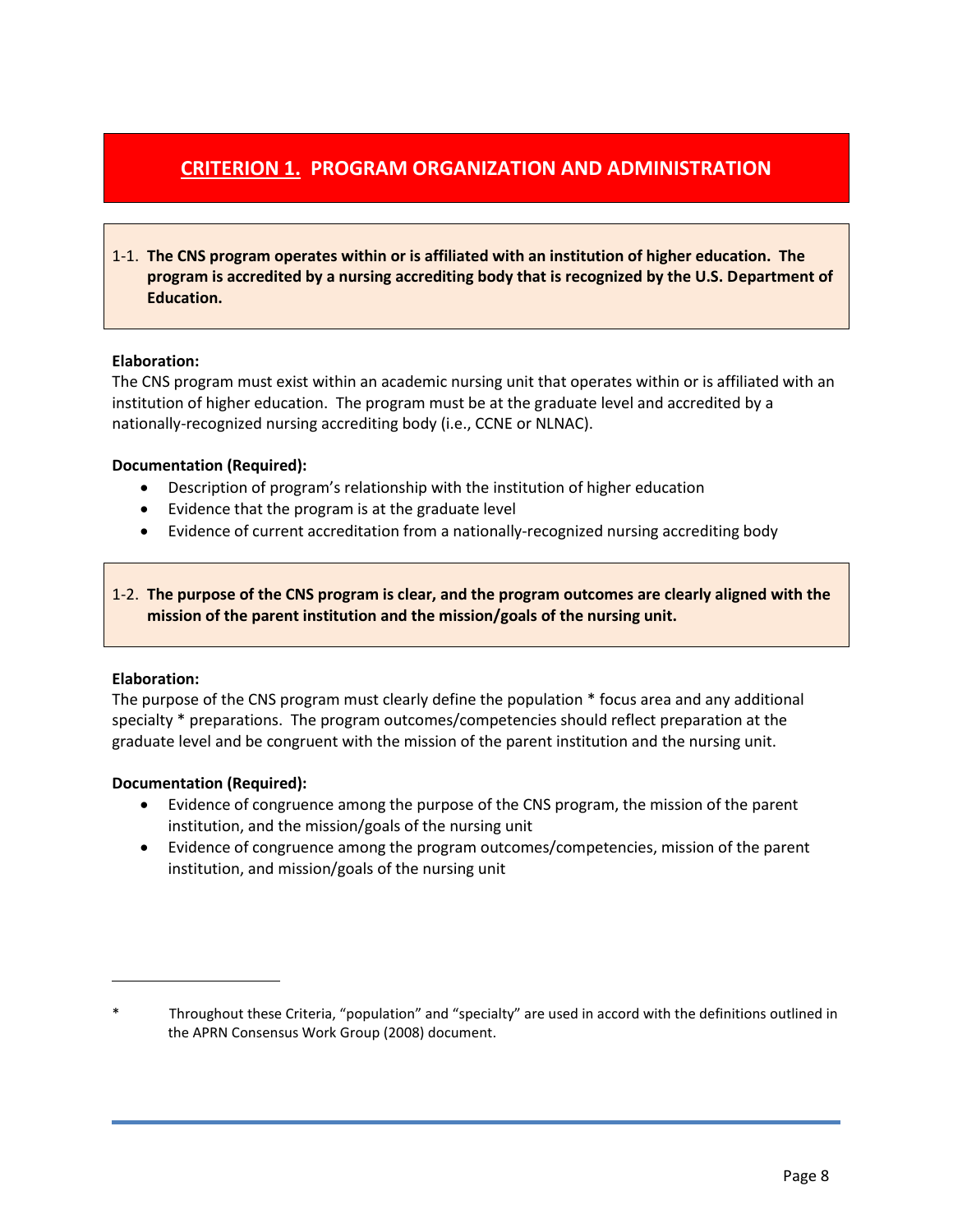# **1-3. The individual who has responsibility for the overall leadership or oversight of the CNS program:**

- **has educational and/or experiential preparation for the CNS role;**
- **holds a master's or doctoral \* degree in nursing:**
- **documents experience in graduate education;**
- **is recognized/licensed by the Board of Nursing of the State in which the program is based; and**
- **has responsibility for ensuring that the program adheres to national CNS educational standards.**

# **Elaboration:**

There must be a full-time faculty member designated to provide overall leadership or oversight of the CNS program. This individual must have educational and/or experiential preparation for the CNS role in a population focus area that is congruent with a focus of the program. The faculty member designated to lead the CNS program is expected to keep abreast of current standards and trends in CNS education and practice and to ensure adherence to national CNS standards. Although not required, it is strongly recommended that the individual who has responsibility for the overall leadership or oversight of the CNS program be prepared at the doctoral level.

# **Documentation (Required):**

- Description of the duties and responsibilities of the faculty member designated to lead the CNS program
- Evidence of how the faculty member designated to lead the CNS program advances the purpose, mission, goals, and outcomes of the program
- Curriculum Vitae of the faculty member designated to lead the CNS program, which documents educational preparation and/or national certification as a CNS in a population focus area congruent with one of the foci of the program
- Current credential as an APRN in the state/territory in which the program exists

# **Documentation (Recommended)**:

 List of publications and other scholarly activities relevant to CNS practice/education and membership/leadership in professional organization(s) that focus on advancing or documenting the impact of CNS practice/education

Throughout these Criteria, "doctorate" refers to the practice or the research doctorate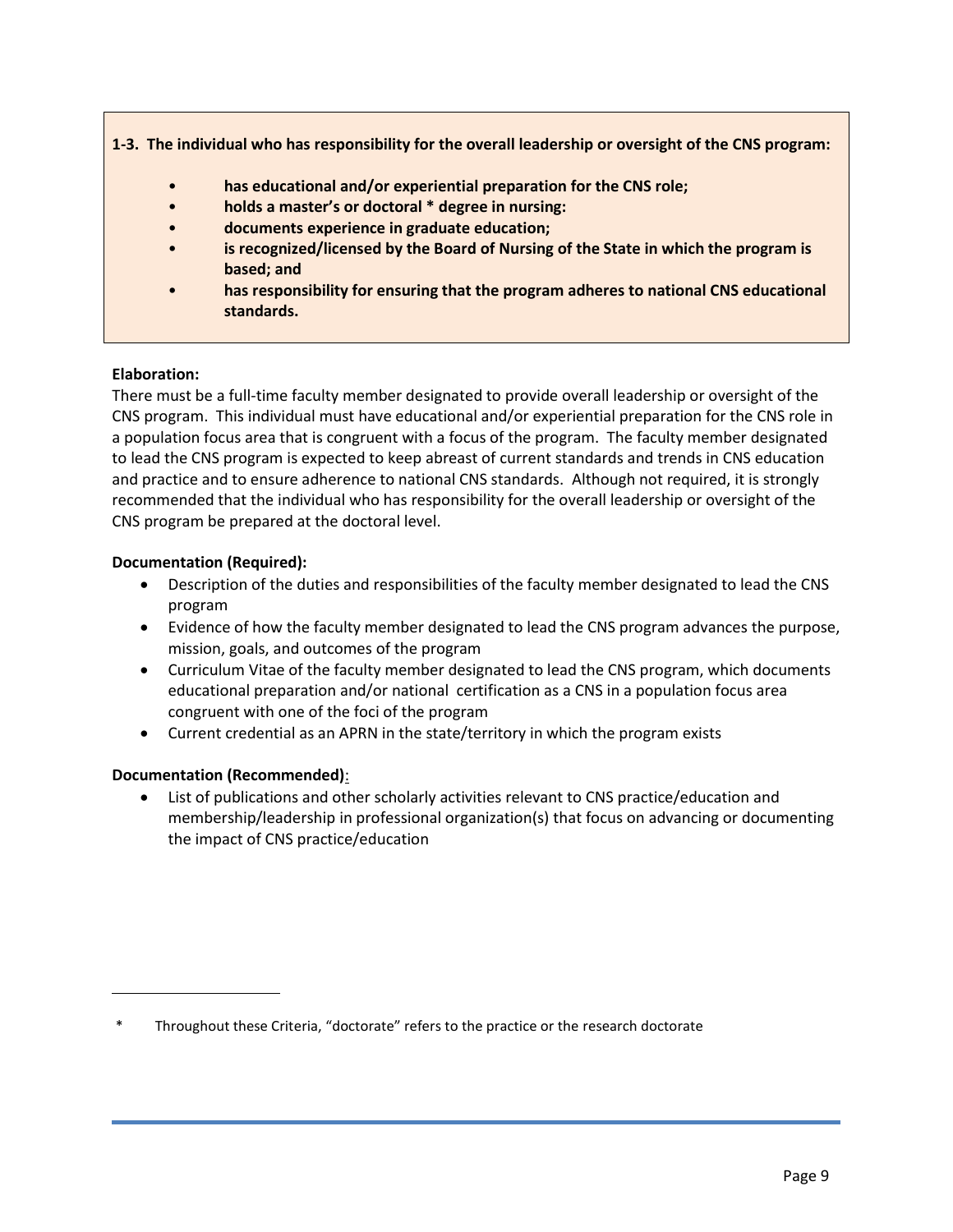# **CRITERION 2. CNS PROGRAM RESOURCES: FACULTY, CLINICAL, AND INSTITUTIONAL**

**Criterion 2. CNS Program Resources: Faculty, Clinical, and Institutional – FACULTY**

- **2-1a. Faculty who teach in the CNS program have appropriate credentials, education and experience that prepares them for such teaching responsibilities.**
- **2-1b. Faculty who teach CNS role and clinical practice courses have master's, post-graduate, or practice doctorate preparation as a CNS.**

# **Elaboration:**

Faculty teaching CNS role or clinical practice courses in the CNS program must hold the academic credentials, qualifications, and experience that are needed to carry such teaching responsibilities. It is strongly recommended that faculty teaching in the practice doctorate CNS program hold an earned practice or research doctorate, or have a clearly-outlined plan for attaining such preparation.

#### **Documentation (Required):**

- Profile Table of all faculty teaching in the CNS program documenting each individual's credentials, education, certification(s), experience, and courses taught for the past two years
- *Curriculum Vitae* of all faculty members teaching in the CNS program
- Plan to attain doctoral preparation for each master's-prepared faculty member teaching in the practice doctorate CNS program who does not currently hold that degree

**Criterion 2. CNS Program Resources: Faculty, Clinical, and Institutional – FACULTY**

**2-2. Faculty who teach in the CNS program maintain expertise in their area of specialization and contribute to the field (a) by engaging in scholarly projects and professional leadership activities that promote evidence-based practice and improve health outcomes, or (b) through other activities in one or more of the three Spheres of Influence (patient/client, nurses/nursing practice, organization/system).**

# **Elaboration:**

Faculty members teaching in the CNS program demonstrate expertise in at least one of the three Spheres of Influence through some form of faculty practice, which may include clinical care, scholarly projects (including evidence-based practice), consultation, or research with clinical implications.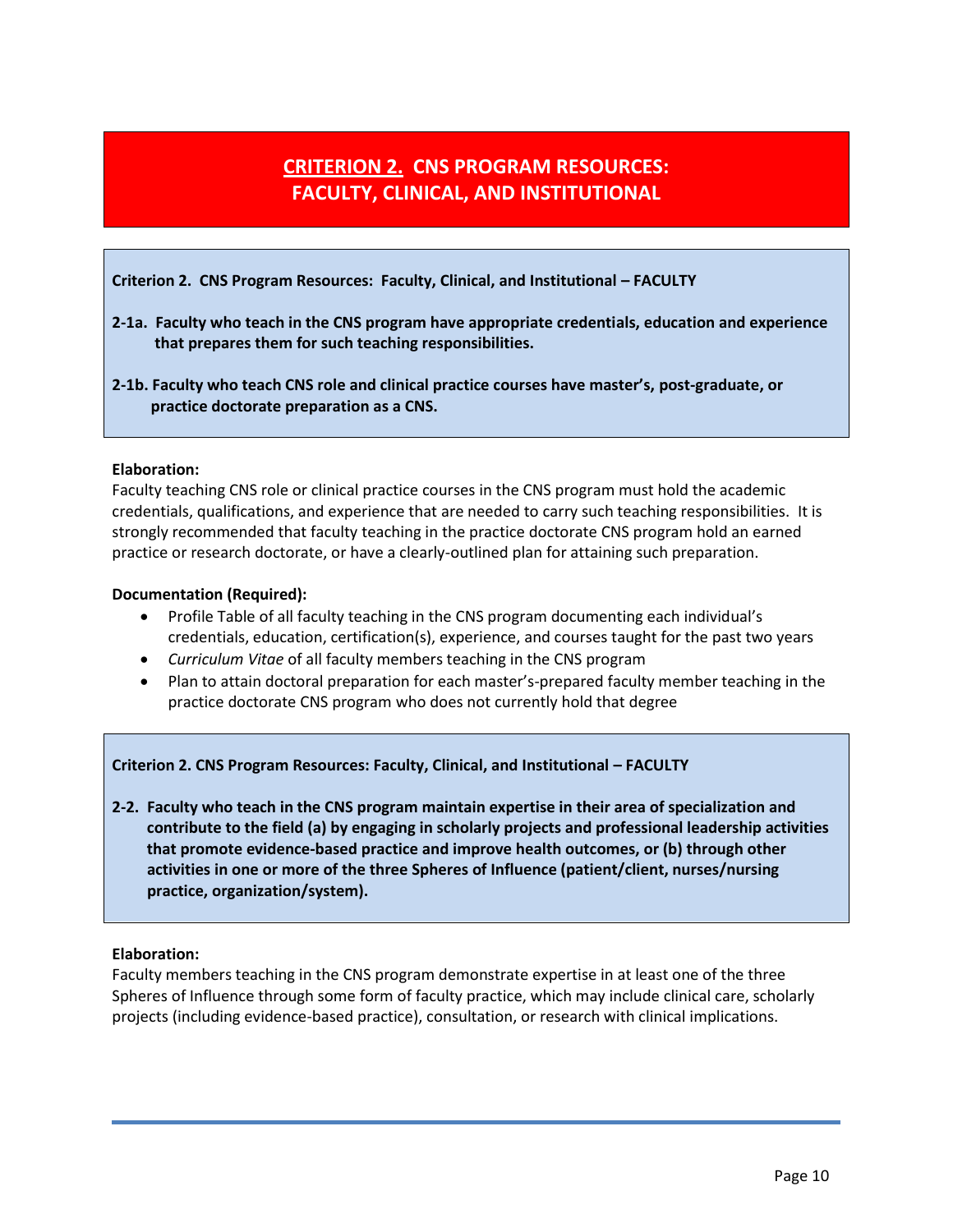# **Documentation (Required):**

- Evidence of the practice or contributions made by each faculty member teaching in the CNS program, as they relate to one or more of the Spheres of Influence
- Examples of the leadership activities of faculty members teaching in the CNS program, including national/state/regional service in professional associations
- Evidence of the professional development activities of faculty members teaching in the CNS program that serve to help maintain expertise in the area of specialization and the area(s) of teaching responsibility
- Examples of the scholarly activities of faculty members teaching in the CNS program, including publications, grants, presentations, evidence-based practice contributions, etc.

# **Criterion 2. CNS Program Resources: Faculty, Clinical, and Institutional – FACULTY**

**2-3. Faculty who teach in the CNS program must be sufficient in number and expertise to teach all courses, support the professional role development of students, implement essential clinical learning experiences, develop policies, advise students, and engage in ongoing curriculum development and evaluation.**

#### **Elaboration:**

It is essential to have an adequate cadre of full-time and part-time faculty teaching in the CNS program to provide quality learning experiences for students, engage in ongoing curriculum review and refinement, mentor students and junior faculty, guide preceptors, and provide continuity regarding implementation of the program.

# **Documentation (Required):**

- Copies of teaching assignments for all faculty teaching in the CNS program for the past two years
- Plan to develop and/or maintain a cadre of qualified full-time faculty to teach in and maintain the quality and stability of the program

# **Criterion 2. CNS Program Resources: Faculty, Clinical, and Institutional – CLINICAL**

**2-4. A sufficient number of faculty and clinical preceptors are available to ensure quality clinical experiences for CNS students and provide adequate direct and indirect supervision and evaluation of students enrolled in clinical practice courses. Faculty/student ratios must conform to State Board of Nursing requirements.** 

#### **Elaboration:**

Adequate and appropriately-credentialed faculty and clinical preceptors to teach the clinical components of the CNS program are essential for effective program implementation. The recommended ratio for direct supervision (by the faculty member or clinical preceptor) is 1:1 or 1:2.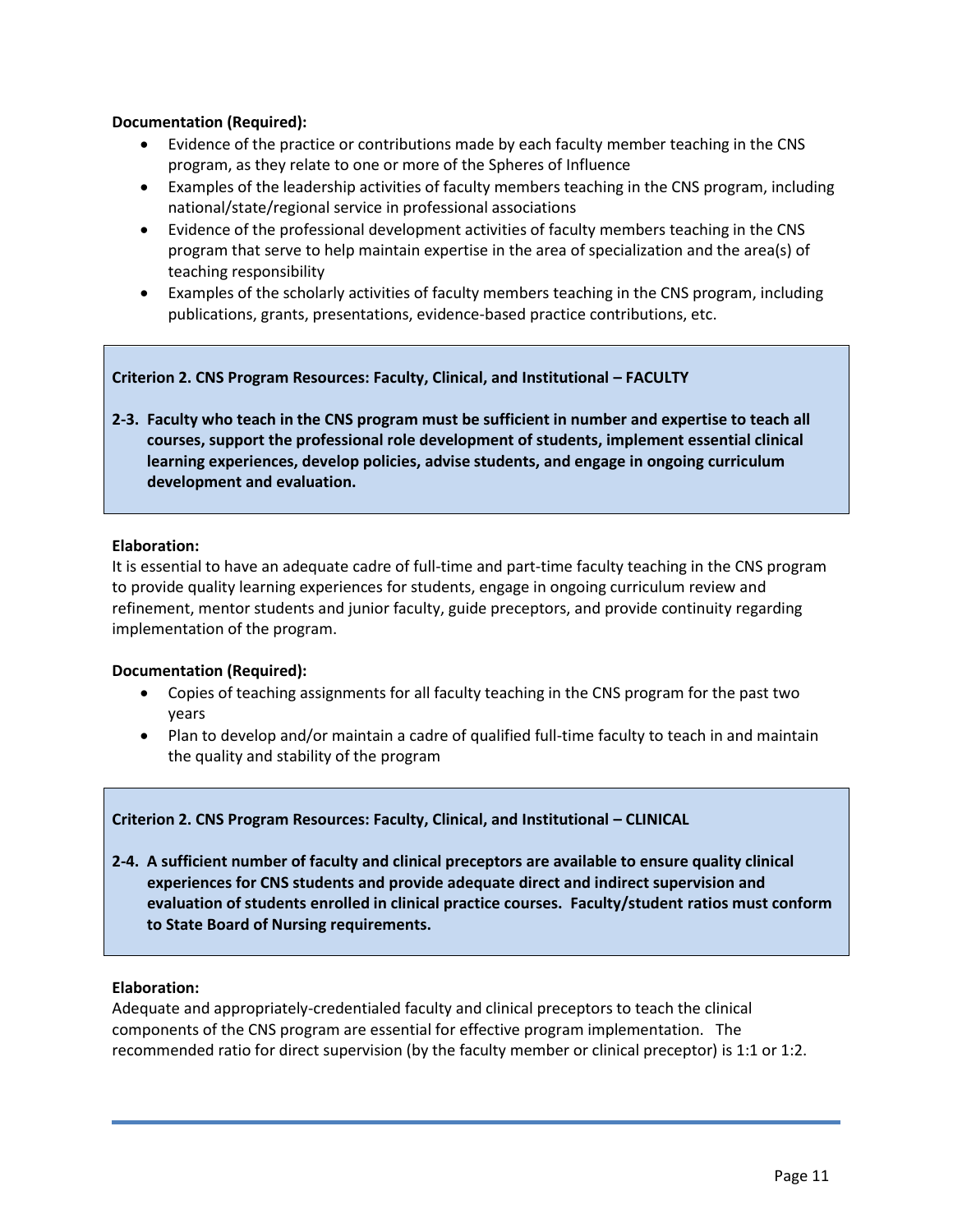The recommended ratio for indirect supervision (by the faculty member) is 1:6 to 1:8. Such ratios ensure quality clinical learning experiences for students, as well as effective evaluation of student performance.

# **Documentation (Required):**

- List of all full-time and part-time faculty, including credentials, involved in teaching clinical CNS courses during the past two years, indicating whether each provided direct or indirect supervision
- List of faculty:student and preceptor:student ratios for all CNS clinical courses taught during the past two years, indicating whether each was direct or indirect supervision
- Description of mechanisms for determining faculty:student and preceptor:student ratios and evaluating whether these provide quality outcomes
- Explanation of any variations in the recommended faculty:student or preceptor:student ratios noted in the Elaboration section above
- Documentation of State Board of Nursing requirements regarding faculty:student and/or preceptor:student ratios and how the CNS program meets those requirements

# **Criterion 2. CNS Program Resources: Faculty, Clinical, and Institutional – CLINICAL**

**2-5. When preceptors are involved in the clinical supervision of students, the faculty who teach in the CNS program retain ultimate responsibility for evaluating student performance and the quality of the clinical experiences.**

# **Elaboration:**

When preceptors are used by the CNS program, they are expected to provide evaluative feedback to students and faculty regarding the students' clinical performance. The criteria for those evaluations are to be provided by faculty members teaching in the program, and they have ultimate responsibility for evaluating student performance and evaluating the quality of students' clinical experiences.

- Criteria for selection/appointment of clinical preceptors
- Methods of communication between faculty and clinical preceptors regarding student performance and the adequacy of the clinical experience
- Evaluation criteria used to assess student performance in each CNS clinical course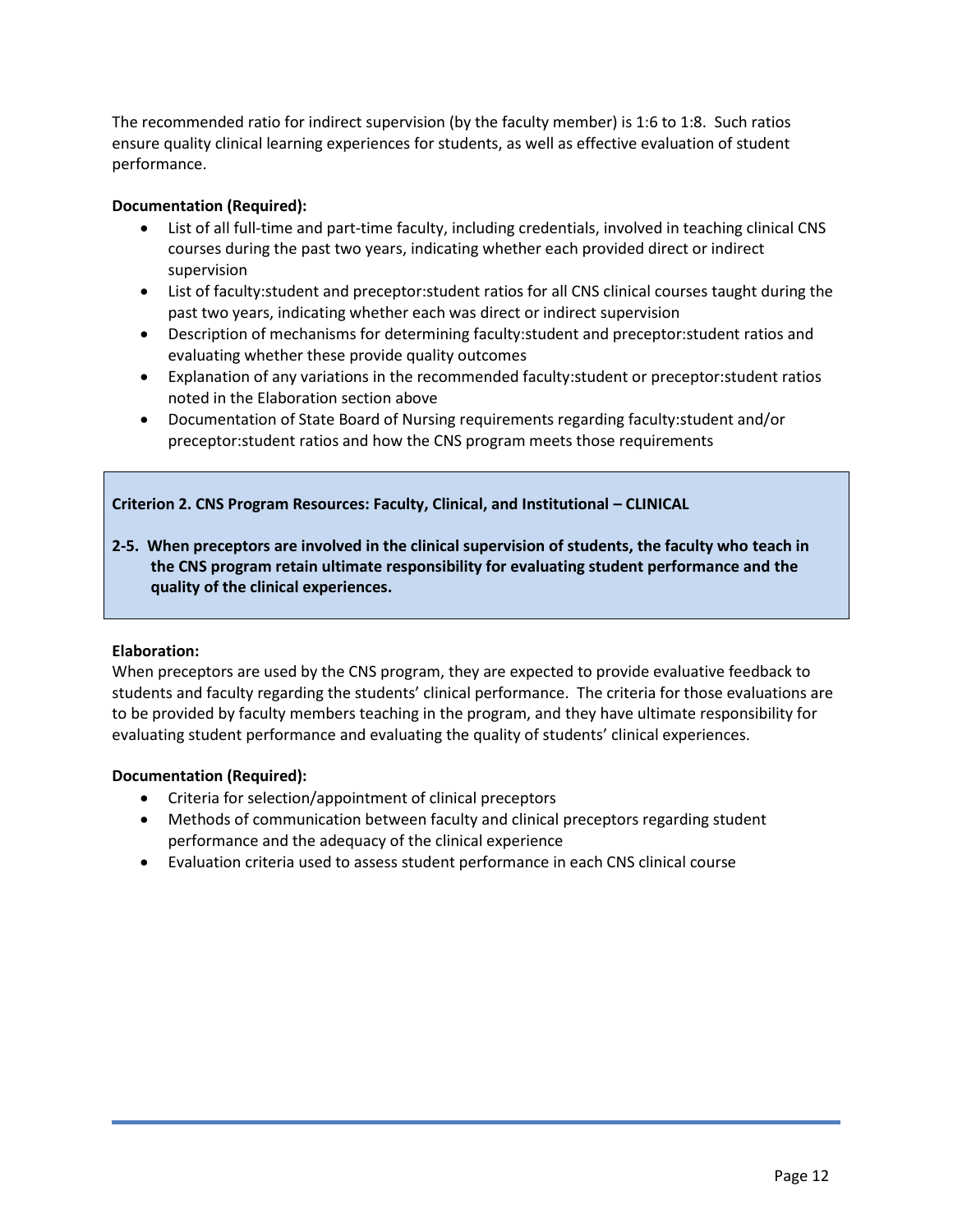# **Criterion 2. CNS Program Resources: Faculty, Clinical, and Institutional – CLINICAL**

**2-6. Preceptors, who are authorized to practice in the CNS role through educational preparation and/or CNS certification, supervise students in clinical practice experiences through direct or virtual interactions. Other professionals also may serve as preceptors for clinical experiences.**

# **Elaboration:**

Clinical preceptors must be educationally- and experientially-prepared to mentor students in the CNS role. If CNS preceptors are not available or additional professional expertise is deemed essential for the student's education, other professionals (e.g., master's- or doctorally-prepared nurse practitioners, physicians, nutritionists, social workers, psychologists, nurses, or other health professionals with advanced preparation and specialized expertise) may precept CNS students for circumscribed experiences.

# **Documentation (Required):**

- Evidence that student clinical practice experiences are supervised by CNS preceptors or CNS faculty members
- Copies of agreements/contracts with all preceptors involved in the CNS program during the past two years
- Evidence that all preceptors hold the appropriate professional degree and credential
- Documentation of verification of all preceptors' credentials, educational or experiential preparation, and unencumbered professional license
- Description of a plan to increase the number of educationally- and experientially- prepared preceptors is provided when CNS preceptors are not available for essential supervision of students

# **Criterion 2. CNS Program Resources: Faculty, Clinical, and Institutional – CLINICAL**

**2-7. Preceptors who supervise CNS students in clinical settings are oriented to curriculum requirements, practice course objectives, and expectations regarding student supervision and evaluation.** 

# **Elaboration:**

Preceptors are better able to supervise CNS students when they receive ample information about the specific course in which the student is enrolled and how the experience they are sharing with the student relates to the overall program outcomes/competencies. The preceptor's role in supervision and evaluation should be evident to all concerned – preceptor, student, and faculty.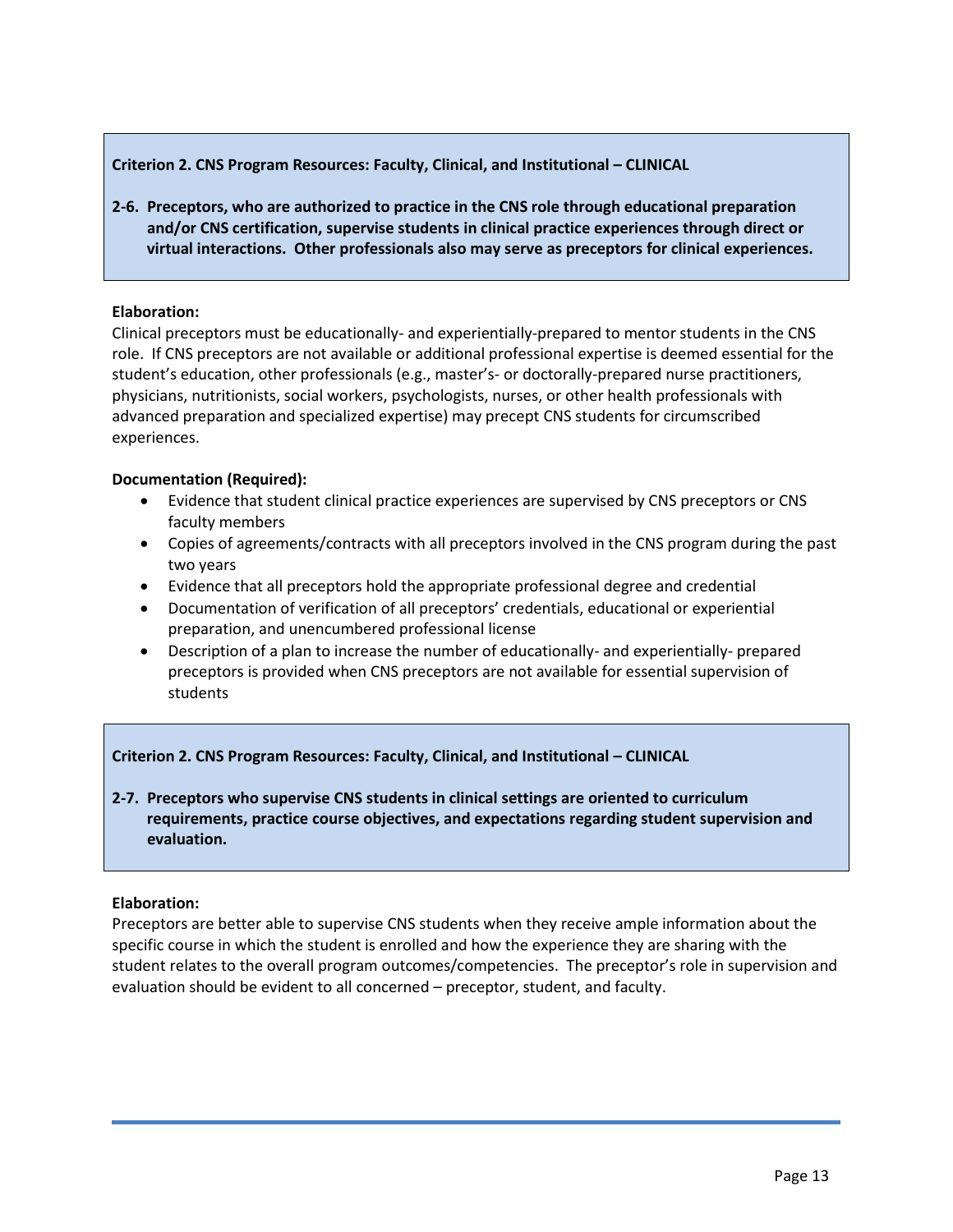# **Documentation (Required):**

- Description of the way(s) in which preceptors are oriented to the CNS program outcomes/competencies, specific course objectives, and their responsibilities related to the supervision and evaluation of the student
- Copies of orientation documents provided to preceptors

#### **Criterion 2. CNS Program Resources: Faculty, Clinical, and Institutional – CLINICAL**

**2-8. Clinical facilities are sufficient in quality and number to provide experiences that give CNS students ample opportunities for role development, implementation of nationally-validated CNS competencies in the three Spheres of Influence (patient/client, nurses/nursing practice, organization/system), and meeting CNS/APRN certification/licensure requirements.**

#### **Elaboration:**

Sufficient clinical facilities are essential to support student practice experiences in all three Spheres of Influence, to enhance role development, and to prepare students to meet certification/licensure requirements in the role and population focus. Student experiences in all three Spheres of Influence help them develop skills in all of the nationally-validated CNS competencies and expand their career opportunities.

#### **Documentation (Required):**

- Description of clinical facilities available and used for student practice experiences within the past two years
- Examples of the experiences available in clinical facilities regarding each Sphere of Influence
- Examples of student practice experiences related to each Sphere of Influence
- Examples of current agreements/contracts with facilities used for CNS clinical practice experiences (NOTE: All agreements/contracts must be on file)

#### **Criterion 2. CNS Program Resources: Faculty, Clinical, and Institutional – INSTITUTIONAL**

**2-9. Resources are sufficient to support the ongoing professional development, scholarly activities, and practice of faculty who teach in the CNS program.** 

#### **Elaboration:**

Faculty members are expected to engage in professional development and scholarly activities, as well as continue their practice, in order to remain current. Such activities must be supported, at least in part, by the program.

#### **Documentation (Required):**

 Description of the support provided to faculty who teach in the CNS program that allows them to enhance their professional development, engage in scholarly activities, and engage in practice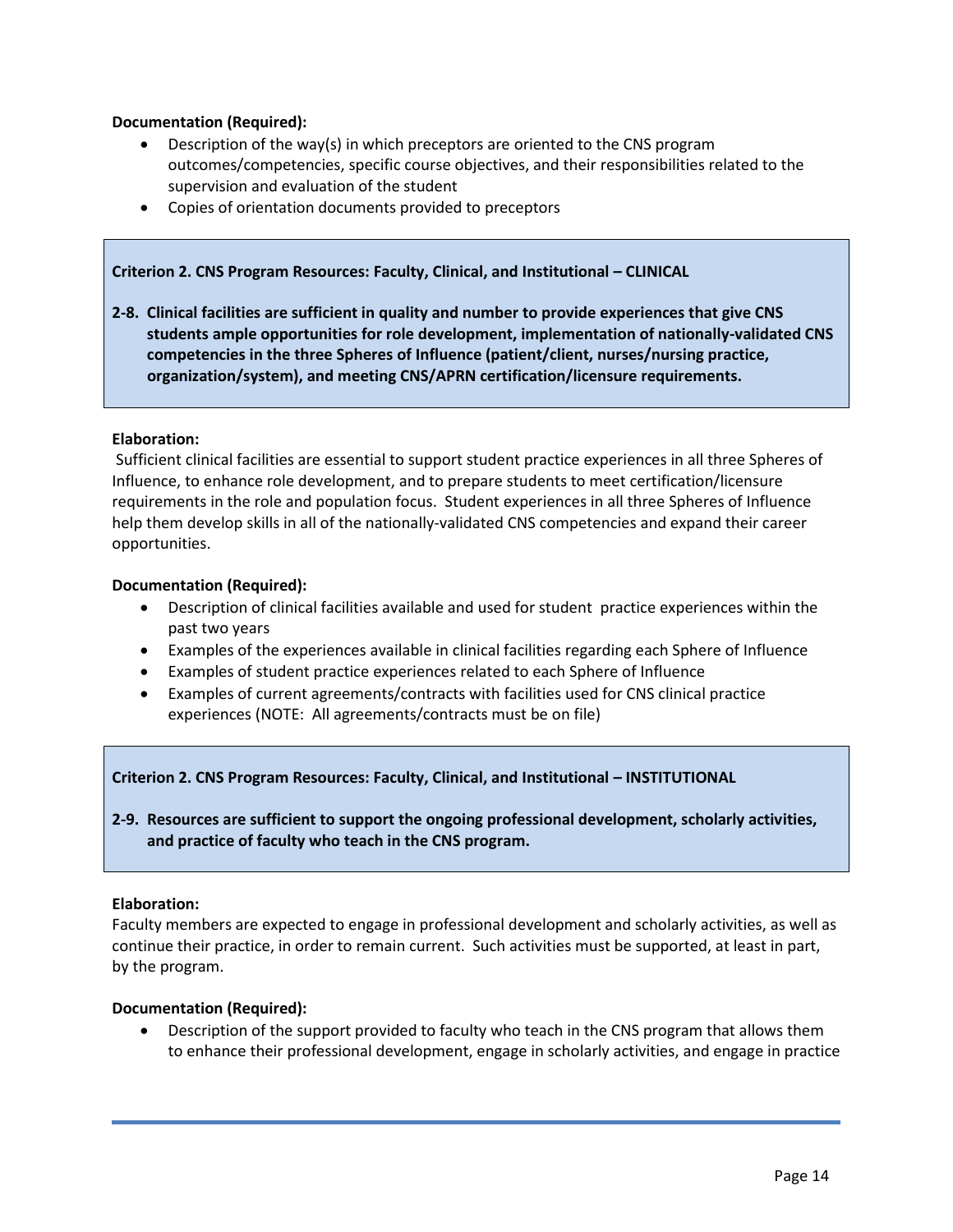**Criterion 2. CNS Program Resources: Faculty, Clinical, and Institutional – INSTITUTIONAL**

- **2-10a. Learning resources and support services for on-campus/face-to-face and online/distance environments are sufficient to ensure educational quality in the CNS program.**
- **2-10b. Institutional resources, facilities, and services needed to support the development, implementation, and evaluation of the CNS program are available to faculty and students.**

# **Elaboration:**

Technology, library, faculty development, support systems, and other resources are essential to support faculty in designing and implementing teaching and evaluation methods in all courses in the CNS program and to ensure a quality educational experience. The institution, therefore, must provide resources, facilities, and services that are sufficient in number and quality to support faculty and students in all aspects of the CNS program.

- Description of resources and support systems in place to support faculty in designing and implementing effective teaching and evaluation methods
- Description of how the institution supports faculty and students in the CNS program in the areas of resources, facilities, and support services (including technology support for distance education) to ensure program quality and student success.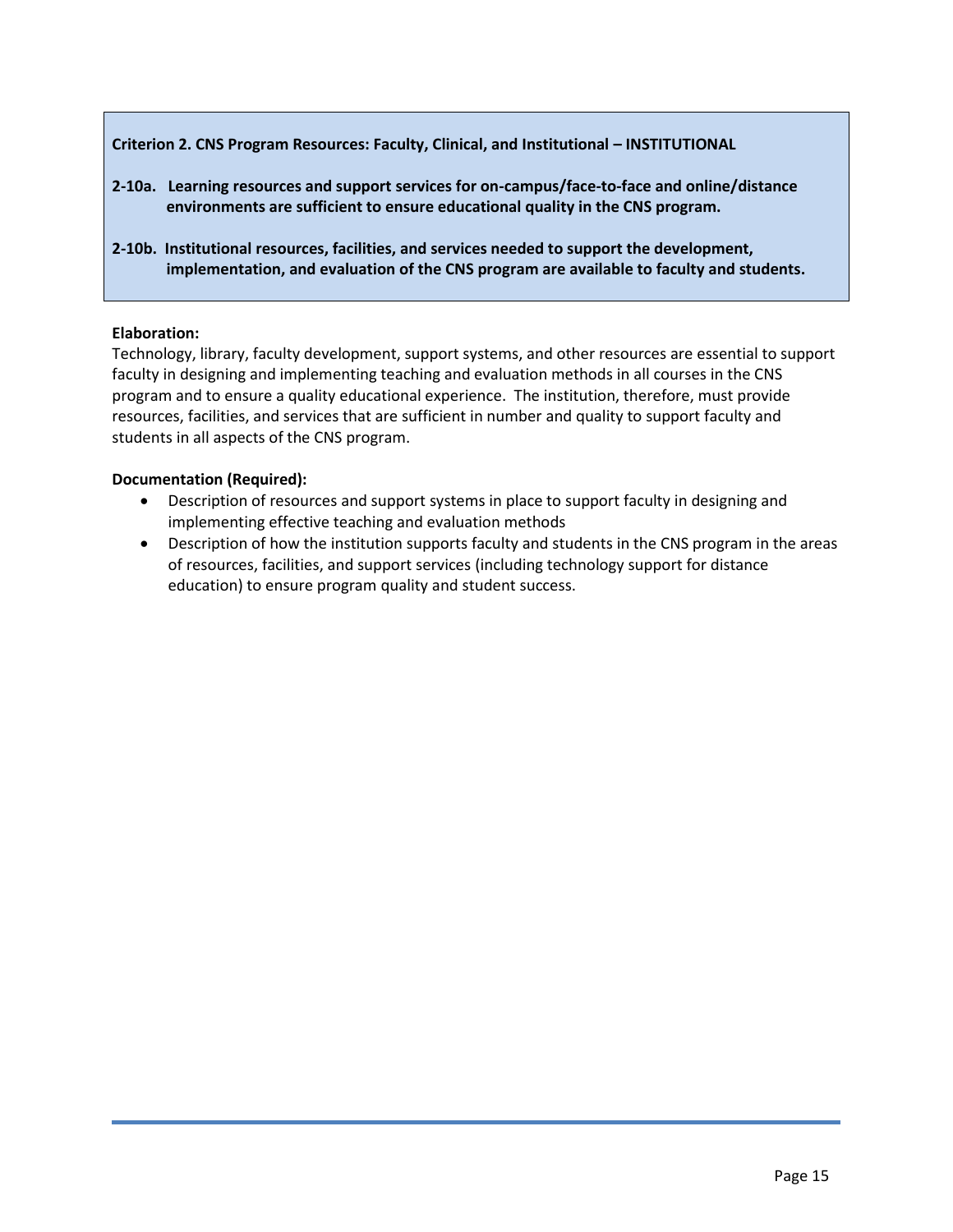# **CRITERION 3. STUDENT ADMISSION, PROGRESSION AND GRADUATION REQUIREMENTS**

**Criterion 3. Student Admission, Progression and Graduation Requirements**

# **3-1. The CNS program builds on baccalaureate level nursing competencies and culminates in a master's degree, post-graduate certificate, or doctorate.**

#### **Elaboration:**

Since CNSs are advanced practice registered nurses, their education must be at the graduate level and build upon baccalaureate nursing competencies, in light of the many pathways for the educational preparation of nurses, graduate preparation for the CNS role may be at the master's level, through a post-graduate certificate program, or through a practice doctorate program.

#### **Documentation (Required):**

- Evidence that the CNS program meets appropriate expectations outlined by national organizations for graduate and APRN programs
- Documentation that the CNS program builds on baccalaureate nursing competencies and, as appropriate to the degree being awarded, on nationally-recognized graduate level nursing competencies

# **Criterion 3. Student Admission, Progression and Graduation Requirements**

# **3-2. Faculty who teach in the CNS program participate in developing, approving, and revising the admission, progression, and graduation criteria for the program.**

# **Elaboration:**

The role of faculty teaching in the CNS program in developing and implementing admission, progression and graduation criteria related to that program must be clear. Such faculty must have the authority and responsibility to make decisions regarding student admissions and progression through the program.

- Description of the admission and progression criteria for students in the CNS program
- Evidence of how faculty teaching in the CNS program are involved in making decisions about admissions to that program
- Evidence of how faculty teaching in the CNS program are involved in establishing progression guidelines and making decisions related to student progression through that program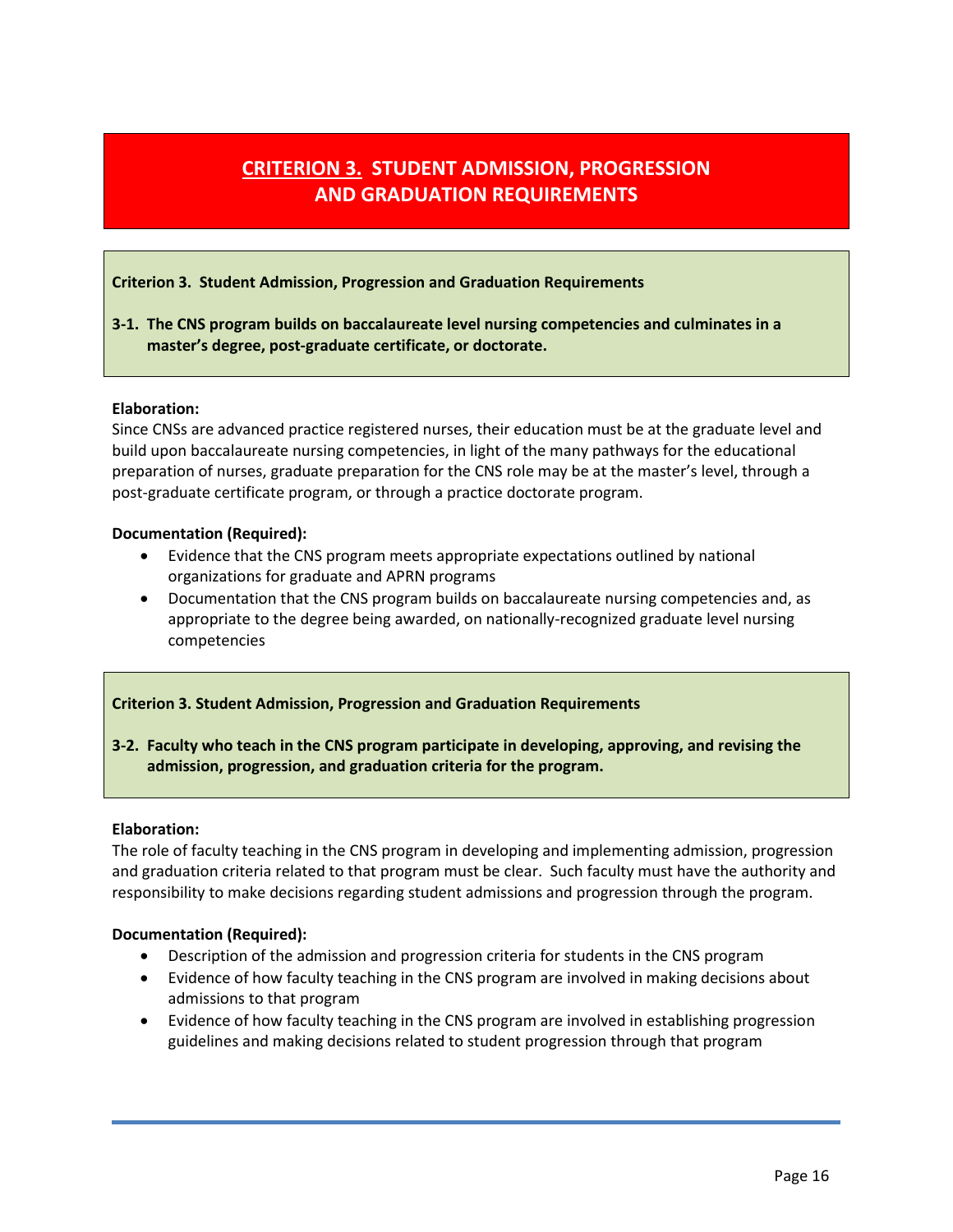Aggregate data about qualifications of students admitted to the CNS program, their progression through it, graduation rates, and graduates' success on national certification exams (if available) and state licensure/recognition as a CNS/APRN

### **Criterion 3. Student Admission, Progression and Graduation Requirements**

**3-3. All students in the CNS program must hold unencumbered licensure as an RN prior to and throughout their enrollment in CNS clinical courses.**

#### **Elaboration:**

Since the CNS program prepares students for an advanced practice role in nursing and requires their involvement in patient care during clinical courses, students must meet legal requirements to practice as a registered nurse.

#### **Documentation:**

- Description of how the current RN license of all students in the CNS program is verified
- Documentation that files are maintained as evidence of licensure validation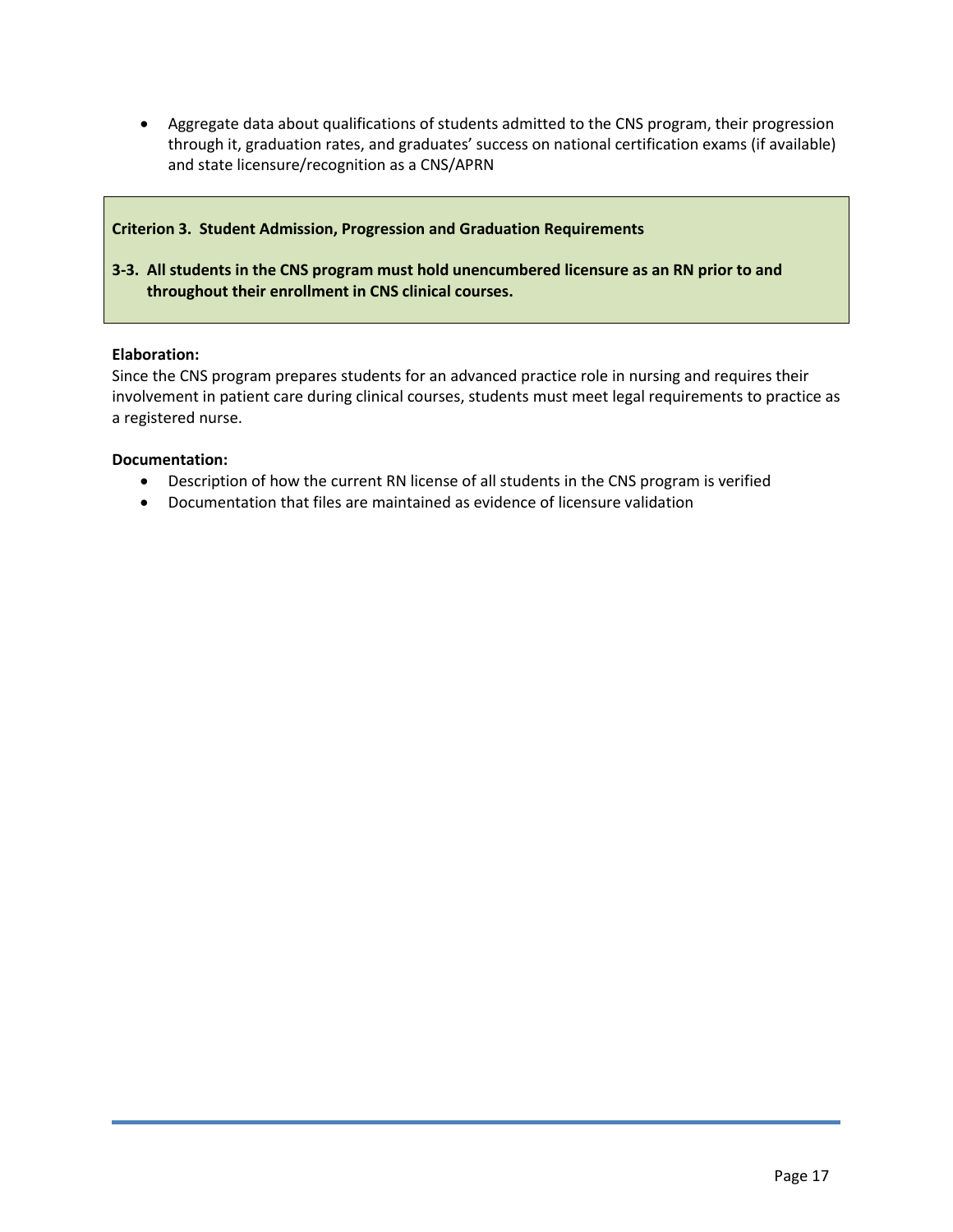# **CRITERION 4. CNS CURRICULUM**

#### **Criterion 4. CNS Curriculum**

**4-1. The curriculum is congruent with state requirements, national standards for graduate APRN programs, and nationally-recognized master's level or DNP CNS competencies.**

#### **Elaboration:**

The CNS curriculum should incorporate appropriate theory and clinical courses consistent with state requirements and nationally-endorsed standards, guidelines and competencies for graduate, APRN and CNS programs. Graduates of the program should be prepared to practice in the CNS role and be successful on a national certification exam appropriate to the population-focused area. Preparation for meeting graduate-level CNS competencies and effectiveness within the three CNS Spheres of Influence should be reflected in the curriculum. Post-graduate certificate program graduates are expected to meet the same CNS competencies as master's or practice doctorate program graduates.

- Copy of the program of study showing core, role, population and, if appropriate, specialty courses for each track or where core, role and population competencies are integrated
- Syllabus for each course in the CNS program, including course descriptions, objectives, credits, didactic/clinical allocations, and relationship to nationally-recognized graduate core, APRN core, CNS role/population-focused core standards, and the three Spheres of Influence
- Description of how the program uses state requirements, nationally-endorsed standards and guidelines, and each of the following to develop and refine the curriculum:
	- o Nationally-endorsed CNS master's and/or practice doctorate competencies
	- o AACN *Master's Essentials* (2011) and/or DNP *Essentials* (2006);
	- o The *Consensus Model for APRN Regulation: Licensure, Accreditation, Certification and Education* (2008)
- Evidence that the curriculum prepares students to meet the criteria for eligibility to take the appropriate national certification examination (when available) and for state licensure/recognition as a CNS/APRN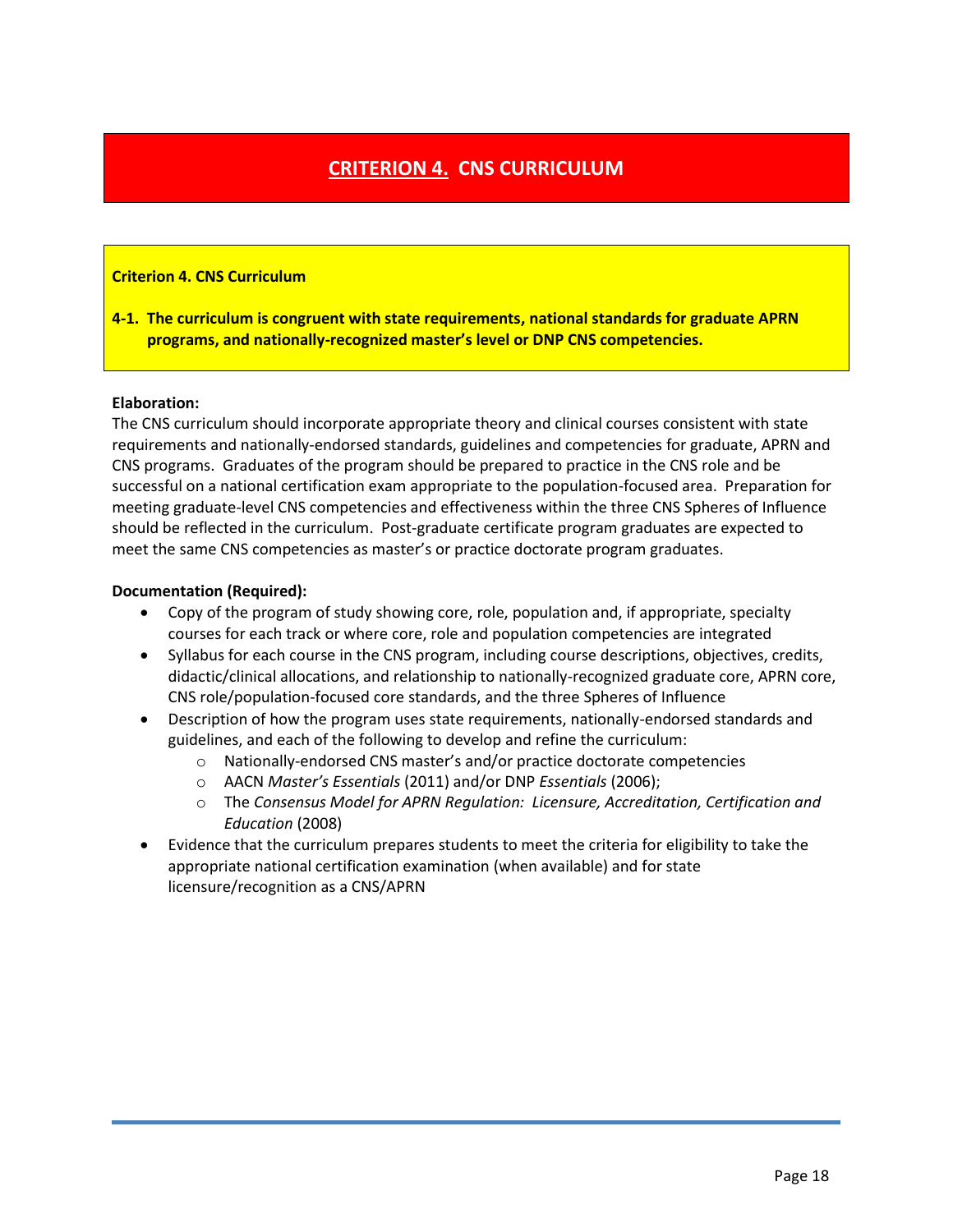| <b>Criterion 4. CNS Curriculum</b> |
|------------------------------------|
|------------------------------------|

**4-2. The CNS program requires a minimum of 500 supervised clinical (clock) hours for master's and post-graduate preparation. A minimum of 1,000 supervised clinical (clock) hours are required** 

**for** 

 **post-baccalaureate practice doctorate preparation.**

#### **Elaboration:**

CNS students must have an opportunity to practice the CNS role in settings related to the population/focus area and, if appropriate, specialty of the program under the supervision of a CNS faculty member and/or a qualified CNS preceptor. "Clinical (clock) hours" refers to hours in which the student implements the CNS role in one or more of the Three Spheres of Influence. (Skills lab hours and physical assessment practice sessions are not included in the calculation of "clinical (clock) hours.")

Combined CNS/nurse practitioner programs must include clinical experiences in both the CNS and NP roles and population/focus area and must prepare students to be eligible for certification as a CNS. A minimum of 500 clinical (clock) hours must be spent in post-graduate programs preparing for the CNS role and population/focus area of practice. A minimum of 1,000 clinical (clock) hours must be spent in post-baccalaureate programs preparing nurses for the CNS role at the practice doctorate level.

CNS programs preparing graduates for practice in a specialty area of practice in addition to the population/focus area must document how clinical experiences address both. It is expected that the number of required clinical hours will be greater for a program that prepares students for CNS practice in a specialty area in addition to the population/focus area.

- Evidence that validates a minimum of 500 clinical (clock) hours in the master's and postgraduate certificate CNS program
- Evidence that validates a minimum of 1,000 clinical (clock) hours in the post-baccalaureate practice doctorate program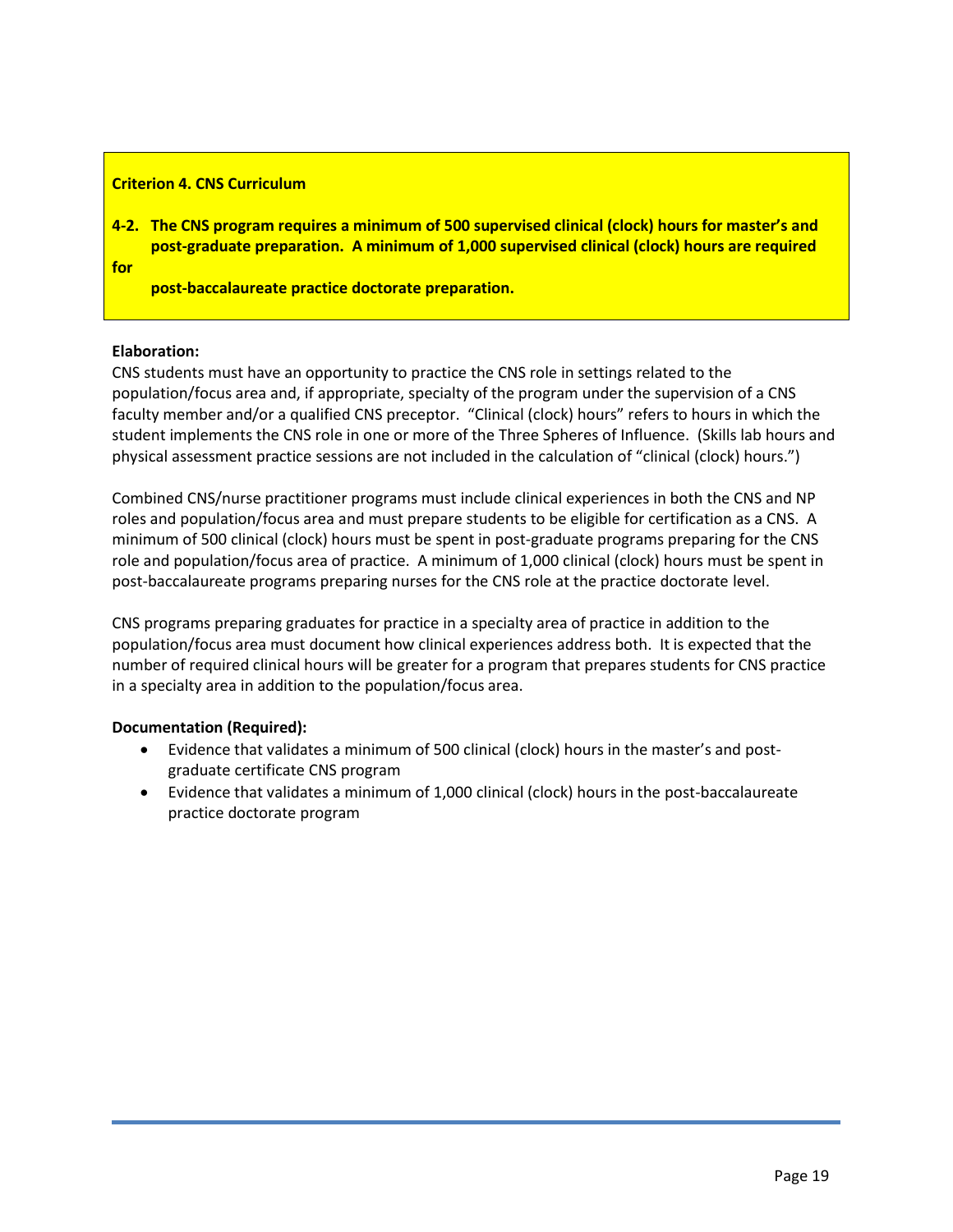# **CRITERION 5. CNS PROGRAM EVALUATION**

### **Criterion 5. CNS Program Evaluation**

**5-1. There is a comprehensive evaluation plan for the CNS program that addresses the curriculum, faculty resources, student outcomes, clinical sites, preceptors, and program resources.**

#### **Elaboration:**

A comprehensive plan for evaluating the CNS program that specifies the what, who, when and how of data collection is essential to ensure continued program quality. The plan must provide for regular reviews (e.g., every five years or more frequently as certification or national standards are updated/ revised), document how results of the evaluation are used for program improvement, and describe how faculty determine that program outcomes/competencies are met.

#### **Documentation (Required):**

- Copy of the comprehensive evaluation plan that describes systematic evaluation of the didactic and clinical experiences, preceptors, clinical sites, and faculty involved in the CNS program
- Evidence that the evaluation of the CNS program is integral to the nursing unit's overall Evaluation Plan
- Documentation of how evaluation results have been used for program improvement
- Timeline for the ongoing, systematic evaluation of the CNS curriculum
- Documentation of regular, formal reviews of the CNS curriculum by faculty teaching in that program

#### **Criterion 5. CNS Program Evaluation**

# **5-2. The CNS program collects and aggregates data from a variety of sources to evaluate achievement of program outcomes.**

#### **Elaboration:**

The CNS program must develop and implement a plan to evaluate the extent to which program outcomes/competencies have been achieved, incorporating the perspective of students, alumni, graduates' employers, clinical partners/preceptors, and other significant stakeholders. Aggregate data from program evaluations should be reviewed regularly by faculty teaching in the CNS program and used for ongoing improvement of the program.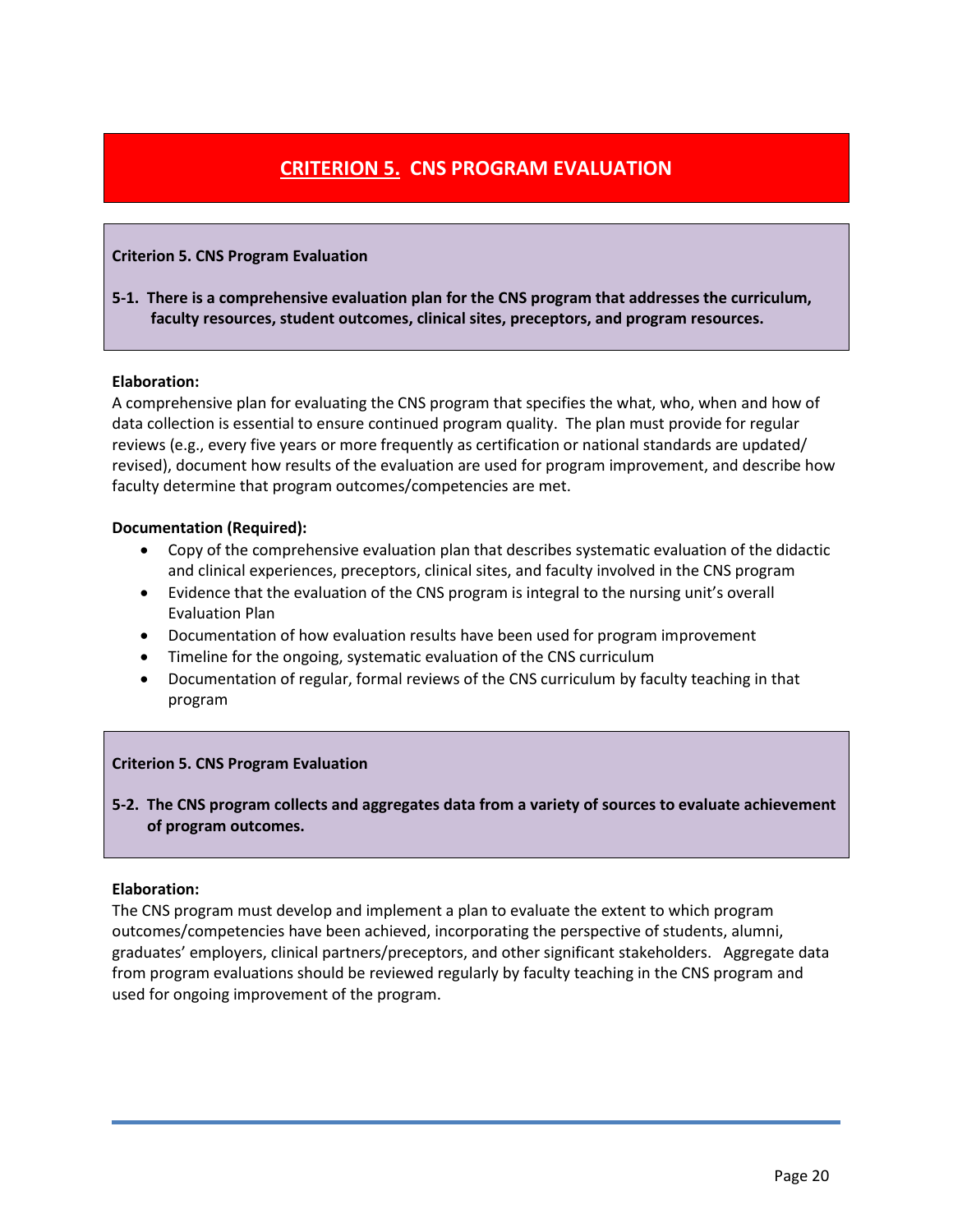# **Documentation (Required):**

- Instruments/methods/measures used to collect data needed for a comprehensive program evaluation. Such measures may include the following: graduate/alumni satisfaction, employment following program completion, employer satisfaction, certification pass rates, program retention and graduation rates, etc.
- Aggregate data (such as average time to complete the program, graduation rates, and pass rates on national certification exam and state licensure/approval as a CNS/APRN) from students, alumni, graduates' employers, and other stakeholders for the past two years
- Reports of analyses of data that document CNS program strengths, areas needing improvement or refinement, and strategies designed to address areas of concern
- Examples of program changes that have been made, based on findings from the program evaluation

# **Documentation (Recommended):**

 Minutes of curriculum meetings where program outcome data were analyzed and recommendations for program improvement were formulated

# **Criterion 5. CNS Program Evaluation**

**5-3. Faculty who teach and students who are enrolled in the CNS program have input into the ongoing development, evaluation and revision of the program.**

# **Elaboration:**

Faculty who teach in the CNS program are knowledgeable about national practice standards, guidelines for graduate nursing education, and guidelines for CNS education. They also understand the curriculum structure and content, as well as the learning experiences that are necessary to adequately prepare CNSs for their evolving role. Students also have a vested interest in the program, since they are the ones who experience it and who desire to be exceptionally well-prepared to assume the CNS role upon graduation. Therefore, both students and faculty should participate in designing, evaluating, and revising the CNS program.

# **Documentation (Required):**

- Description of processes in place that provide for faculty and student input into the development, evaluation, and refinement of the CNS curriculum.
- Examples of how students and faculty have been engaged in curriculum development, evaluation, and refinement

# **Documentation (Recommended):**

- Minutes from CNS faculty and/or graduate program meetings that illustrate curriculum development and decision making by faculty
- Minutes from CNS faculty meetings that illustrate how student input is incorporated into decisions related to curriculum design and implementation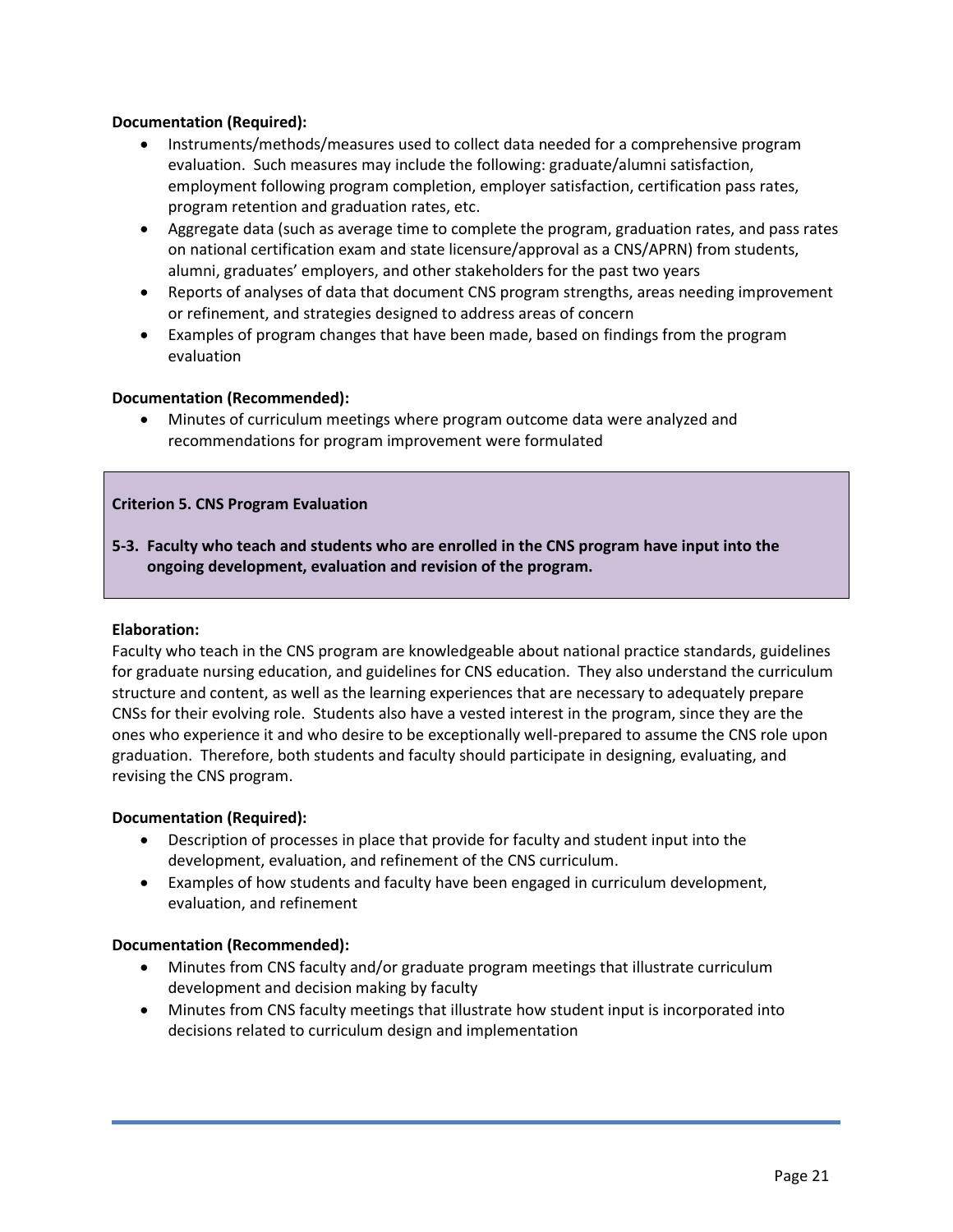# **Criterion 5. CNS Program Evaluation**

**5-4. The CNS curriculum is evaluated on an ongoing basis, using relevant data to inform revisions..**

#### **Elaboration:**

In order to ensure that it remains current and relevant, the CNS program must be formally evaluated, and such evaluation should occur regularly (e.g., every 5 years or more frequently as certification or national standards are updated/revised, or as major changes in the program/curriculum occur). Data from such evaluations, as well as the need to be responsive to changes in certification or national standards, are essential to guide decisions about refinements that may be needed to provide quality education that prepares graduates for effective practice in the CNS role.

#### **Documentation (Required):**

- Sample reports of data collection activities
- Examples of how outcome data have been used to revise/refine the CNS program

#### **Criterion 5. CNS Program Evaluation**

**5-5. Faculty who teach in the CNS program are evaluated regularly, according to parent institution or nursing unit policies.**

#### **Elaboration:**

In order to ensure that faculty continues to be appropriately-credentialed, effective teachers, current in their knowledge of CNS practice and contributing professionals, there must be a plan for when, how, and by whom regular evaluations of all faculty who teach in the CNS program are conducted.

- Methods used to evaluate faculty who teach in the CNS program (e.g., annual activity reports, student evaluations of teaching effectiveness, peer evaluations of teaching and scholarship)
- Description of when faculty teaching in the CNS program are evaluated, by whom, and how data from those evaluations are used to promote ongoing faculty development and program quality
- Tools/Instruments used to gather evaluative data about faculty who teach in the CSN program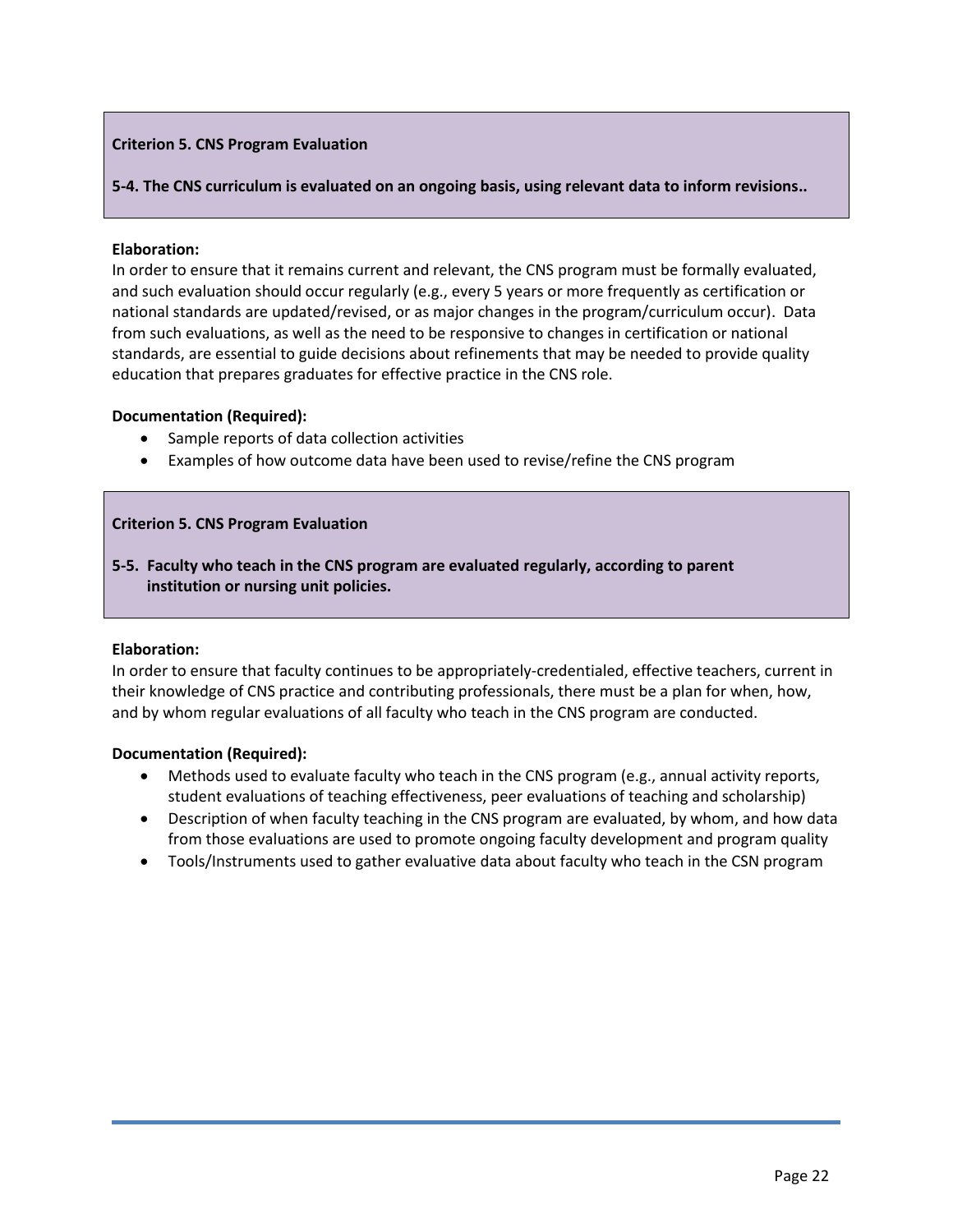# **Criterion 5. CNS Program Evaluation**

**5-6. The clinical agencies and preceptors utilized for the CNS program are evaluated annually by faculty members and students.**

#### **Elaboration:**

There must be clearly-defined processes and methods to evaluate (a) the effectiveness and appropriateness of clinical sites and (b) the qualifications and effectiveness of preceptors engaged in supervising and evaluating CNS students.

#### **Documentation (Required):**

- Description of procedures and methods used by students enrolled in and faculty teaching in the CNS program to evaluate clinical facilities used in the program.
- Description of how clinical facilities, including those in locations for distance education students, are selected and evaluated
- Description of procedures and methods used by students enrolled in and faculty teaching in the CNS program to evaluate the preceptors involved in supervising and evaluating students
- Tools/Instruments used to gather evaluative data about clinical facilities used and preceptors who supervise and evaluate CNS students

# **Criterion 5. CNS Program Evaluation**

**5-7. Evaluation of students is cumulative, multi-method, and incorporates clinical observation of performance by faculty who teach in the CNS program and preceptors who supervise students in practice experiences.**

#### **Elaboration:**

Student performance must be evaluated overall and should include an evaluation in each clinical course according to a defined evaluation plan. Such evaluations should be comprehensive, use multiple means to gather data about performance, and include observations (in-person, virtually, or through the use of various technologies) of students' performance by both the faculty member teaching the CNS clinical course and the preceptor who provides ongoing supervision of student in the clinical facility.

- Description of the plan for evaluating student performance, including the methods used to evaluate their clinical performance, the frequency of evaluations, and the responsibilities of faculty and preceptors in the evaluation process
- Description of how feedback is provided to students by faculty and preceptors regarding their performance and their progress in meeting program outcomes/competencies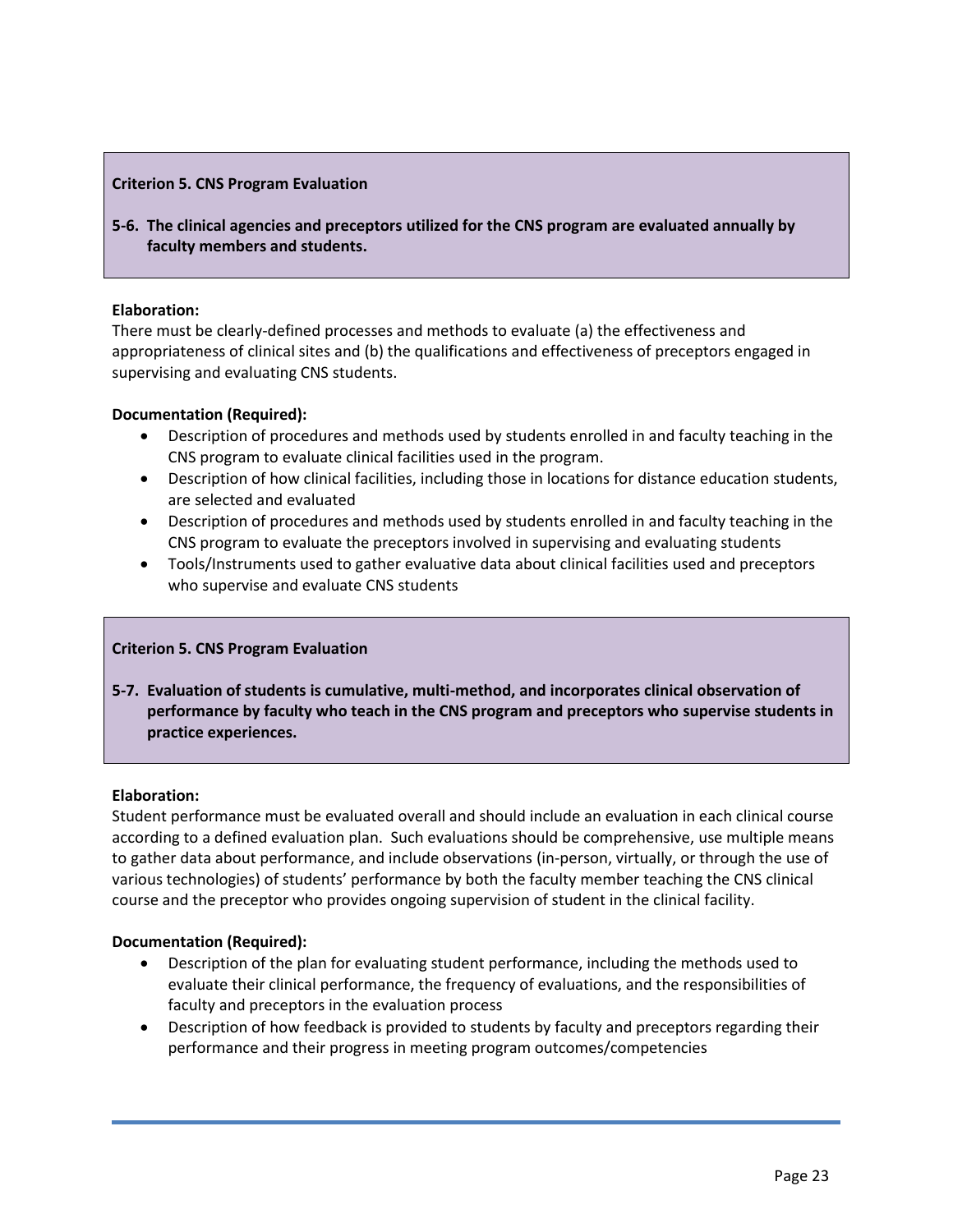# **Documentation (Recommended):**

 Examples of the tools/Instruments used to evaluate students' performance in the CNS program, including both didactic and clinical courses